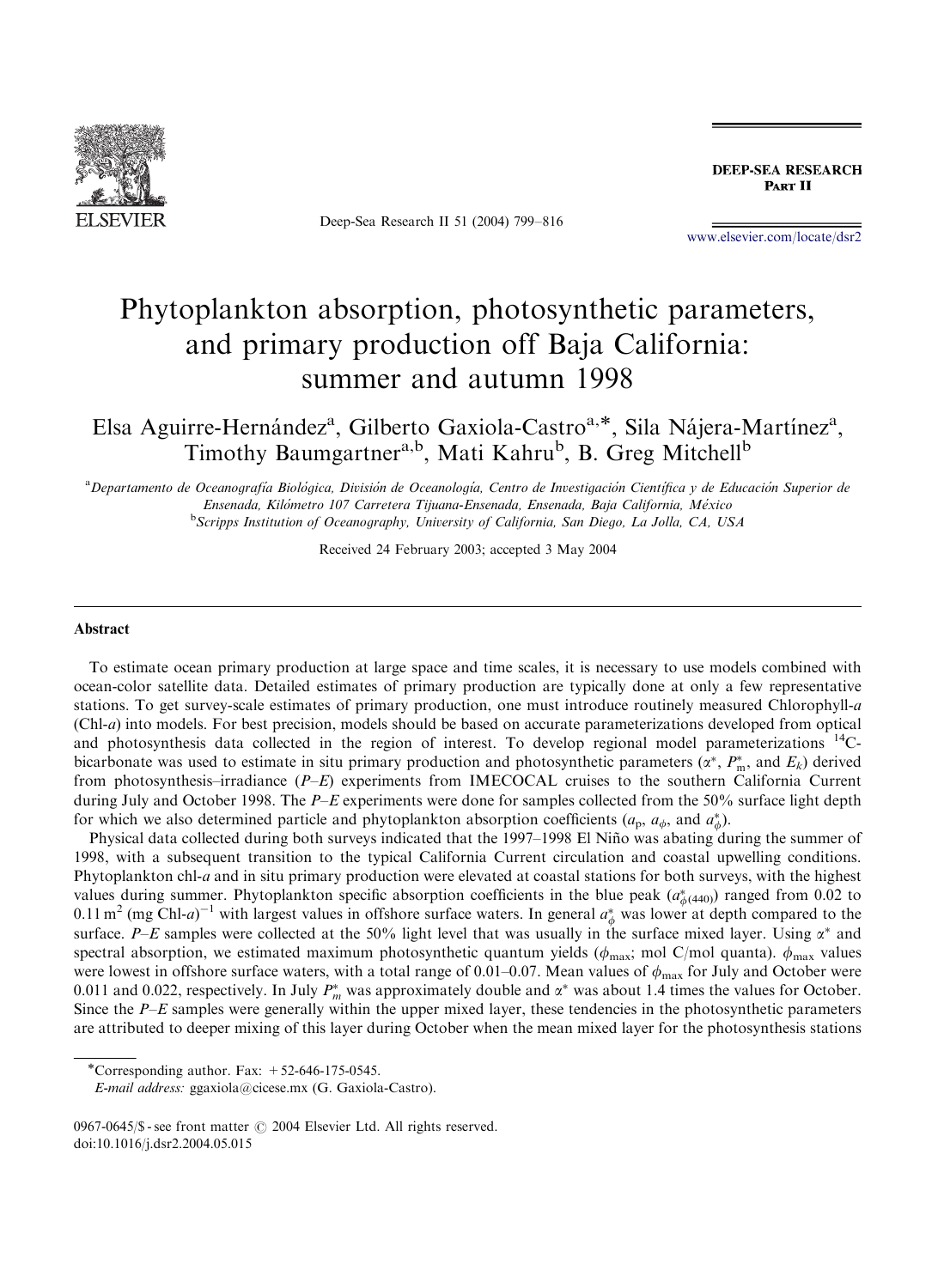was 35 m compared to a mean of 10 m in July. Application of a semi-analytical model using mean values of  $P-E$ parameters determined at the 50% light depth provided good agreement with <sup>14</sup>C in situ estimates at the discrete 50% light depth and for the water-column integrated primary production.

 $\odot$  2004 Elsevier Ltd. All rights reserved.

# 1. Introduction

Phytoplankton biomass and primary production are the foundation of the pelagic ocean ecosystem, and therefore fundamental to understanding oceanic carbon cycles, fisheries, and the coupling of pelagic ecosystems to regional-and basin-scale physical–chemical forcing. With the advent of operational ocean-color satellites it is now possible to estimate phytoplankton biomass and primary production on large spatial scales and to study the variability caused by interannual climate forcing such as El Niño ([Kahru and](#page-16-0) [Mitchell, 2000, 2002](#page-16-0)). Several semi-analytical models for estimating primary production incorporate phytoplankton photosynthetic parameters derived from photosynthesis–irradiance  $(P-E)$ relationships determined for natural communities ([Platt et al., 1988;](#page-16-0) [Sathyendranath et al., 1989](#page-16-0); [Sakshaug et al., 1997\)](#page-16-0). [Platt and Sathyendranath](#page-16-0) [\(1988\)](#page-16-0) proposed a semi-analytical model of primary production that incorporates biogeographic variations in the phytoplankton response to irradiance  $(\alpha^*$ , the coefficient of maximum light utilization,  $P_{\text{m}}^{*}$ , the rate of maximum photosynthesis, and  $E_k$ , the light saturation parameter). They recommended using mean photosynthetic parameters determined for different regions and satellite estimates of surface irradiance (PAR;  $\mu$ mol quanta m<sup>-2</sup> s<sup>-1</sup>) and chlorophyll-*a* (Chl-*a*), to estimate primary production from the regional to the global scale. These models are useful for estimating primary production when only Chl-a estimates are available. Ideally, model parameters should be evaluated for the oceanic domain of interest before applying them in the model.

For the southern region of the California Current off Baja California, variability in primary production and the underlying parameters required for implementing photosynthesis models have not been studied in detail. This is a region with strong interannual forcing from El Niño cycles [\(Kahru and Mitchell, 2002](#page-16-0)) and dynamic mesoscale responses to synoptic events including wind-driven upwelling. To understand primary production, ecosystem status, and organic carbon flux for this region, the appropriate phytoplankton optical and photosynthetic rate parameters must be specified.

From autumn 1997 to spring 1998 a major El Niño event occurred in the California Current System ([Hayward et al., 1999](#page-16-0)), resulting in anomalous values of temperature and salinity in surface waters starting in October 1997 [\(Lynn](#page-16-0) [et al., 1998](#page-16-0); [Durazo and Baumgartner, 2002\)](#page-15-0). Physical and biological changes in the pelagic environment off Baja California associated with this event have been reported elsewhere [\(Lynn](#page-16-0) [et al., 1998](#page-16-0); [Hayward et al., 1999;](#page-16-0) [Bograd et al.,](#page-15-0) [2000;](#page-15-0) [Kahru and Mitchell, 2000](#page-16-0); 2002; [Durazo](#page-15-0) [et al., 2001](#page-15-0); [Durazo and Baumgartner, 2002](#page-15-0); [Lavaniegos et al., 2002](#page-16-0)). In July and October 1998, oceanographic surveys were completed off Baja California by the IMECOCAL program (Investigaciones Mexicanas de la Corriente de California). During these two surveys, in situ primary production estimates based on radiocarbon  $(^{14}C)$  incorporation were accomplished for the first time in the southern region of the California Current. Concurrent estimates of phytoplankton P–E parameters were determined daily at the 50% irradiance depth. Using mean values of  $P-E$  parameters for each cruise, and measured profiles of Chl-a and irradiance, we applied a semi-analytical model to our full station grid to estimate primary production for the region. The model performance was evaluated by comparing with results of in situ <sup>14</sup>C-bicarbonate incubations for both discrete depth values (50% irradiance depth) and depthintegrated values.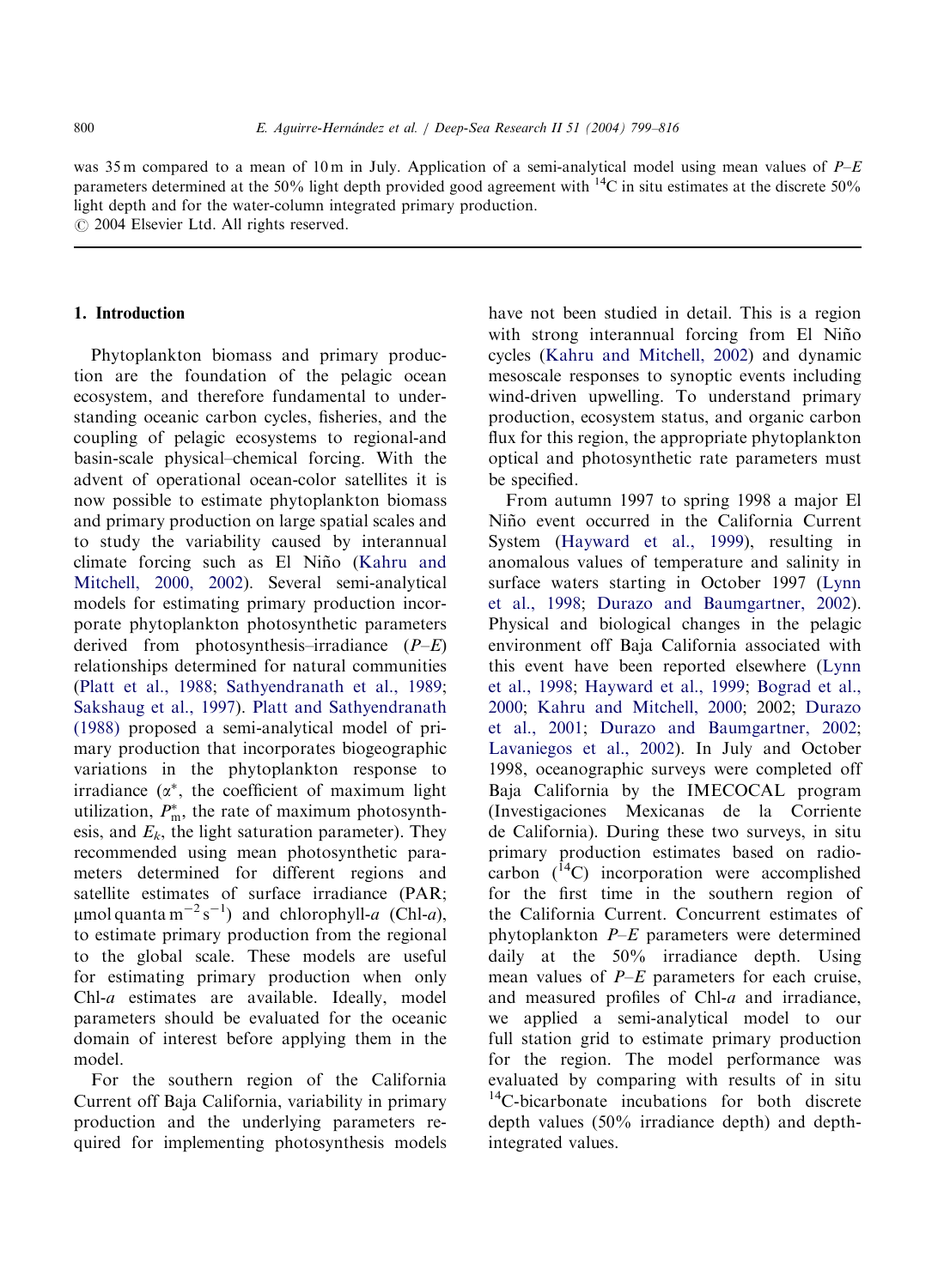#### 2. Methods

During July (cruise 9807) and September–October 1998 (9810) surveys were conducted in the southern region of the California Current off Baja California, aboard R/V Francisco de Ulloa operated by CICESE (Centro de Investigación Cientifica y de Educación Superior de Ensenada). On these surveys CTD profiles and bottle casts were done at each station with a SeaBird CTD and a General Oceanics rosette with Niskin sample bottles. To minimize contamination, the Niskin bottles were configured with General Oceanic silicone tubing and o-rings (GO-81-5014, and GO-81-0012). In situ primary productivity incubations with  $^{14}$ C-bicarbonate were performed near local noon each day. Water samples were collected in 5-l Niskin bottles from the 100, 50, 30, 20, 10, and 1% surface irradiance depths. These depths were calculated according to Beer's Law  $[Z=ln]$  $(E_o/E_z)/K_d$ ; the vertical light attenuation coefficient  $(K_d)$  was estimated from the Secchi Disk depth ( $Z_{SD}$ ) using the equation  $K_d = 1.7/Z_{SD}$ ([Parsons et al., 1984\)](#page-16-0). Profiles and surface estimates of spectral downwelling irradiance,  $E_d$  ( $\lambda$ ,z), at six wavelengths (412, 443, 490, 510, 555, and 565 nm), and  $E_{\text{PAR}}(z)$  (µmol quanta m<sup>-2</sup> s<sup>-1</sup>) were measured with a profiling spectral radiometer (PRR-600 profiler and PRR-610 surface reference; Biospherical Instruments Inc.). During profiles the ship was oriented to minimize ship shadow artifacts.

For phytoplankton Chl-a, and absorption coefficients, one litre of seawater was filtered onto Whatman GF/F glass fiber filters using positive pressure. Filters were placed immediately in liquid nitrogen until post-cruise analysis. Phytoplankton Chl-a was extracted with 90% acetone for 24 hours in a dark refrigerator  $(\sim 4^{\circ}C)$ , following the procedure of [Venrick and Hayward \(1984\)](#page-17-0). Pigment concentration was analyzed by the fluorometric method ([Yentsch and Menzel, 1963;](#page-17-0) [Holm](#page-16-0) [Hansen et al., 1965](#page-16-0)), with a Turner Designs 10- AU-05 fluorometer, calibrated with pure Chl-a (Sigma). Total particle spectral absorption  $[a_{n(\lambda)}],$ and absorption of detrital particles after methanol extraction of pigments  $[a_{d(\lambda)}]$  were determined with a Varian Cary 1E UV-Visible spectrophotometer

using standard methods ([Mitchell et al., 2002\)](#page-16-0). Absorption spectra were corrected for the light pathlength amplification caused by light scattering in the filter with the equations for GF/F filters recommended by [Mitchell \(1990\)](#page-16-0). Phytoplankton absorption coefficients  $[a_{\phi(\lambda)}]$  were calculated as the difference between total particle and methanol extracted absorption:  $a_{\phi(\lambda)} = a_{p(\lambda)} - a_{d(\lambda)}$  ([Kishino et](#page-16-0) [al., 1985](#page-16-0)). The Chl-a specific spectral absorption coefficient  $[a^*_{\phi(\lambda)}]$  was obtained by normalizing the phytoplankton absorption coefficients by the fluorometric Chl-a determined for the same sample:  $a_{\phi(\lambda)}^* = a_{\phi(\lambda)}/Chl - a$ ; m<sup>2</sup> (mg Chl-a)<sup>-1</sup>.

From the 100, 50, 30, 20, 10, and  $1\%$   $E_0$  light depths, water samples were screened through a 150 mm-net to exclude macrozooplankton and inoculated with  $\sim$ 5 µCi NaH<sup>14</sup>CO<sub>3</sub> in 250-ml polycarbonate sample bottles. To estimate the rates of in situ primary production (P;  $mgC m^{-3} h^{-1}$ ), duplicate light bottles from each depth were placed into a transparent acrylic tube, together with one dark bottle for each depth, and deployed to their original sampling depth for approximately 2 h near local noon.

After incubation, samples were filtered onto  $0.45$ -µm pore Millepore HA filters. To purge  $NaH<sup>14</sup>CO<sub>3</sub>$  that was not fixed by photosynthesis, filters were placed in 20-ml scintillation vials with 0.5 ml of 10% HCl for 3 hours. Scintillation cocktail (10 ml Ecolite) was then added to each vial, and the radioactivity was determined with a Beckman LS-5000 scintillation counter. Primary production values (mg C m<sup>-3</sup> h<sup>-1</sup>) were calculated from these radioactivity counts, according to [Parsons et al. \(1984\),](#page-16-0) subtracting the carbon uptake of the dark bottles.

Phytoplankton photosynthetic parameters  $[P_m^*, \text{ mg } C \text{ (mg Chl-}a)^{-1} \text{ h}^{-1}; \alpha^*, \text{ mg } C \text{ h}^{-1} \text{ (mg)}$ Chl-a)<sup>-1</sup>/ $\mu$ mol quanta m<sup>-2</sup> s<sup>-1</sup> and  $E_k$   $\mu$ mol quanta  $m^{-2} s^{-1}$  were calculated from  $P-E$  experiments with water collected from the 50% irradiance depth. Aliquots of the sample were placed in 27 transparent 250-ml polystyrene phytoplankton culture flasks (Nunclon, Inc.). Five microCurie Na $H^{14}CO_3$  was added to each flask and the samples were incubated for approximately 2 h in a light gradient ranging from 5 to 500 µmol quanta  $m^{-2} s^{-1}$ . The incubator had a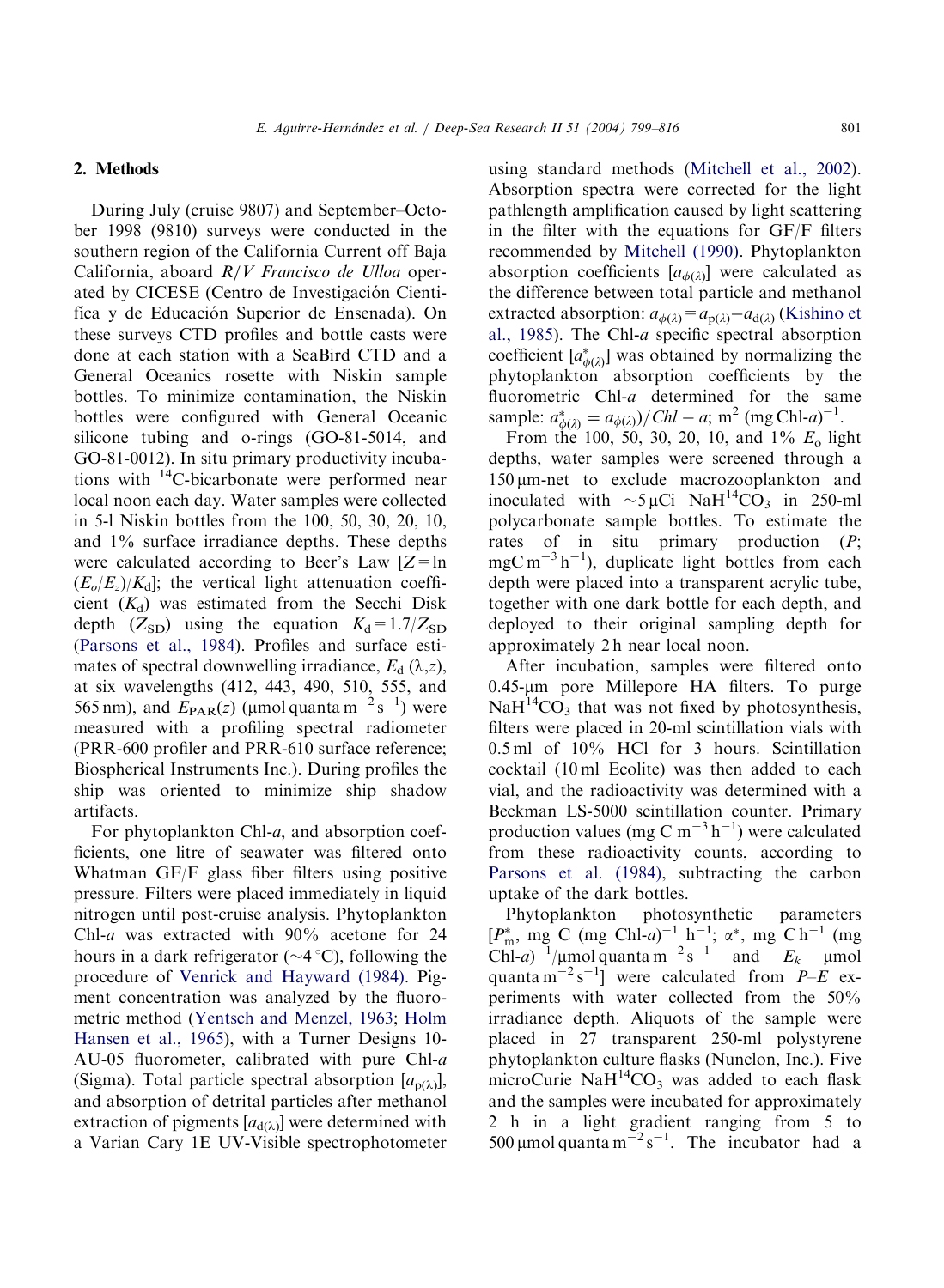500-W tungsten–halogen lamp, and the design was based on the system described by [Babin et al.](#page-15-0) [\(1994\)](#page-15-0). The intensity of light within each sample position was determined with a Biospherical Instruments, Inc. QSL-100 PAR meter. The light attenuation of this type of system is achieved by the inverse of the squared distance. We measured irradiance in the incubator using a Biospherical Instruments, Inc. MER 2041 13-channel surface irradiance sensor covering the spectral range 340–865 nm.

After incubation,  $P-E$  samples were filtered, acidified, and radioactivity was calculated as described above, after subtracting the time zero values. Rates of carbon uptake were normalized by the sample chlorophyll- $a [P^*; m g C (m g Ch)]$  $(a)^{-1}$  h<sup>-1</sup>]. Photosynthetic parameters ( $P_m^*$  and  $\alpha^*$ ) were estimated using the equation of [Jassby and](#page-16-0) [Platt \(1976\):](#page-16-0)  $P^* = P_{\text{m}}^*$  tanh  $\left[ E_s \alpha^* \right] / P_{\text{m}}^* \right]$  where  $E_S$ is the irradiance measured inside each sample bottle,  $\alpha^*$  and  $P_m^*$  are the coefficient of maximum light utilization, and the rate of maximum photosynthesis at light saturation, respectively. The light saturation parameter  $E_k$  is defined as the ratio  $P_{\rm m}^{*}/\alpha^{*}$ . The parameters estimated by fitting this equation to the data typically accounted for more than 90% of the variance. However, because the accurate values of  $P_{\text{m}}^*$  were not totally reached with the incubation and fitting procedures, we can consider these determinations as a first approximation to the measured data.

We used  $\alpha^*$  values derived from P vs. E curves, and phytoplankton specific absorption coefficients normalized to the lamp irradiance spectrum  $[\bar{a}^*_{\phi(\text{PAR})}]$  to calculate the maximum quantum yield of photosynthesis ( $\phi_{\text{max}}$ ; mol C/mol quanta) from the equation:  $\phi_{\text{max}} = \alpha^*/\bar{a}^*_{\phi(\text{PAR})}$  (e.g. [Cota et al.,](#page-15-0) [1994](#page-15-0); [Sosik, 1996](#page-17-0)). We calculated spectrally weighted values of the phytoplankton specific absorption coefficients  $[\bar{a}^*_{\phi(\text{PAR})}]$  for photosynthetically active radiation (PAR; 400–700 nm) in the incubator using the phytoplankton absorption spectrum of the sample, and the spectral shape of the incubation lamp determined with the 13 channel MER 1041 spectral radiometer [see [Moisan and Mitchell \(1999\)](#page-16-0) for details].

Integrated primary production was modeled using the equations of [Platt and Sathyendranath](#page-16-0) [\(1988\)](#page-16-0) with measured profiles of Chl-a and regional averages of photosynthetic parameters from the 50%  $E_0$  depth. To model primary production at all stations (e.g. night and daytime stations) in the survey grid, the mean surface irradiance during daily incubations and the mean profile of PAR irradiance for daylight stations within a 24-h period were used with Chl-a from each station during the same day. We evaluated the performance of the Platt and Sathyendranth model with constant parameters (mean values each month of  $\alpha^*$  and  $P_m^*$  for the 50% light depth) and a depth-dependent coefficient  $\alpha^*$ . The depth-dependent coefficient  $[\alpha^*_{(z)}]$  was calculated from  $\phi_{(Z)}$  and  $\bar{a}^*_{\phi(z)}$  using the equation of [Schofield et al. \(1993\)](#page-16-0). We did not consider the potential diel variations in  $P-E$  parameters previously reported for the California Current region ([Harding et al., 1982](#page-16-0)).

Mixed layer depths for each primary production and P-E station were specified as the depth where the temperature was  $0.5^{\circ}$ C less than the surface temperature, following the criteria of [Tomczak](#page-17-0) [and Godfrey \(1994\).](#page-17-0) As a proxy for the nutricline depth, the  $15^{\circ}$ C isotherm was determined for the surveyed region using the CTD data.

## 3. Results

#### 3.1. Surface chlorophyll and temperature

Hydrographic data collected during the July and October IMECOCAL surveys are described in more detail in [Durazo and Baumgartner \(2002\)](#page-15-0). Monthly composites of satellite estimates of Chl-a and sea-surface temperature (SST) are shown in [Fig. 1](#page-4-0). Stations with the circle in satellite Chl-a maps [\(Figs. 1A and B](#page-4-0)) correspond to the locations of primary production experiments (see also [Table](#page-5-0) [1](#page-5-0) for details). Highest Chl-a values were found in coastal waters associated with colder upwelled water. The satellite SST patterns reveals general oceanographic features within the station grid that are consistent with the earlier hydrographic report. The coldest waters associated with coastal upwelling were observed in October but both cruises had coldest SST near the coast [\(Fig. 1C and D](#page-4-0)). The warmest waters each cruise were found in the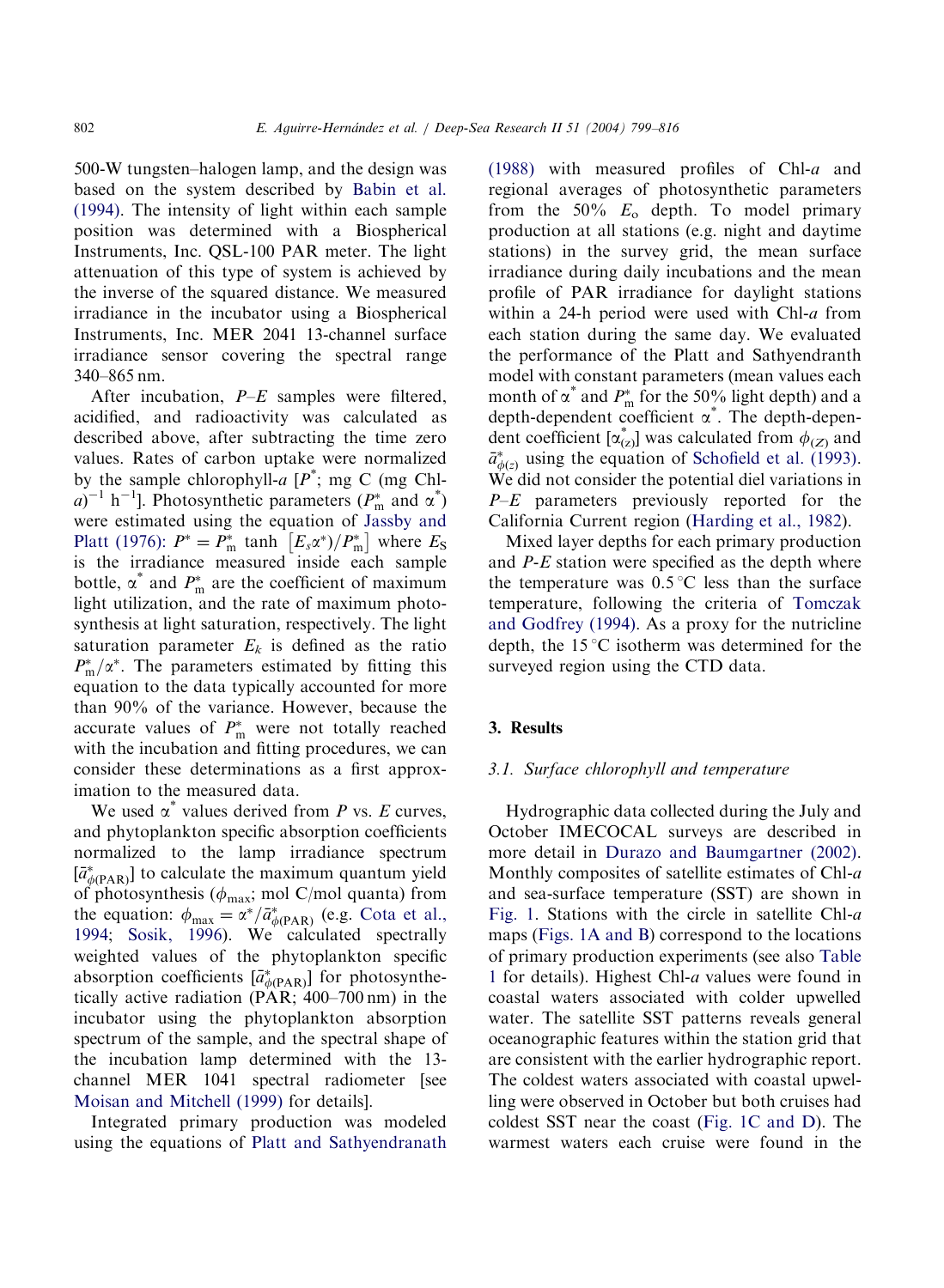<span id="page-4-0"></span>

Fig. 1. SeaWiFS estimates of surface chlorophyll for high-resolution LAC composite imagery for July, 1998 (A) and October, 1998 (B). Location of stations visited during IMECOCAL surveys are indicated. The stations with open circle symbols indicate locations where in situ primary production and P vs. E incubations were done. Color scale in units of mg Chl- $a$  m<sup>-3</sup>. NOAA AVHRR sea surface temperature composites for July, 1998 (C) and October, 1998 (D). Temperature color scale in units of  $\degree$ C.

southwest region of the survey; both ship and satellite data had surface temperature as high as  $24^{\circ}$ C in July [\(Hayward et al., 1999;](#page-16-0) [Durazo and](#page-15-0) [Baumgartner, 2002](#page-15-0)). A third area in the middle of the grid and toward the north had intermediate surface temperatures suggesting a mixing zone between colder waters of the CCS coming from the north, and the warmer sub-tropical waters from the southwest.

Although the coldest surface waters, associated with upwelling events, were observed at inshore locations during October, intensification of equator-ward flow as reported by [Durazo and Baum](#page-15-0)[gartner \(2002\)](#page-15-0) may have contributed to cooler SST during this month, especially in the southwest part of the grid. For both July and October considerable mesoscale variability is evident in the satellite images; station 103.30 in July was the coldest station of the two cruises where in situ photosynthesis studies were done [\(Table 1](#page-5-0)). For primary production stations the mean depth of the mixed layer (MLD) was  $10 \text{ m}$  (SE = 2 m) in July and  $35 \text{ m}$  (SE = 4 m) in October. Both cruises had a similar range in euphotic zone depths with  $Z_{\text{EU}}$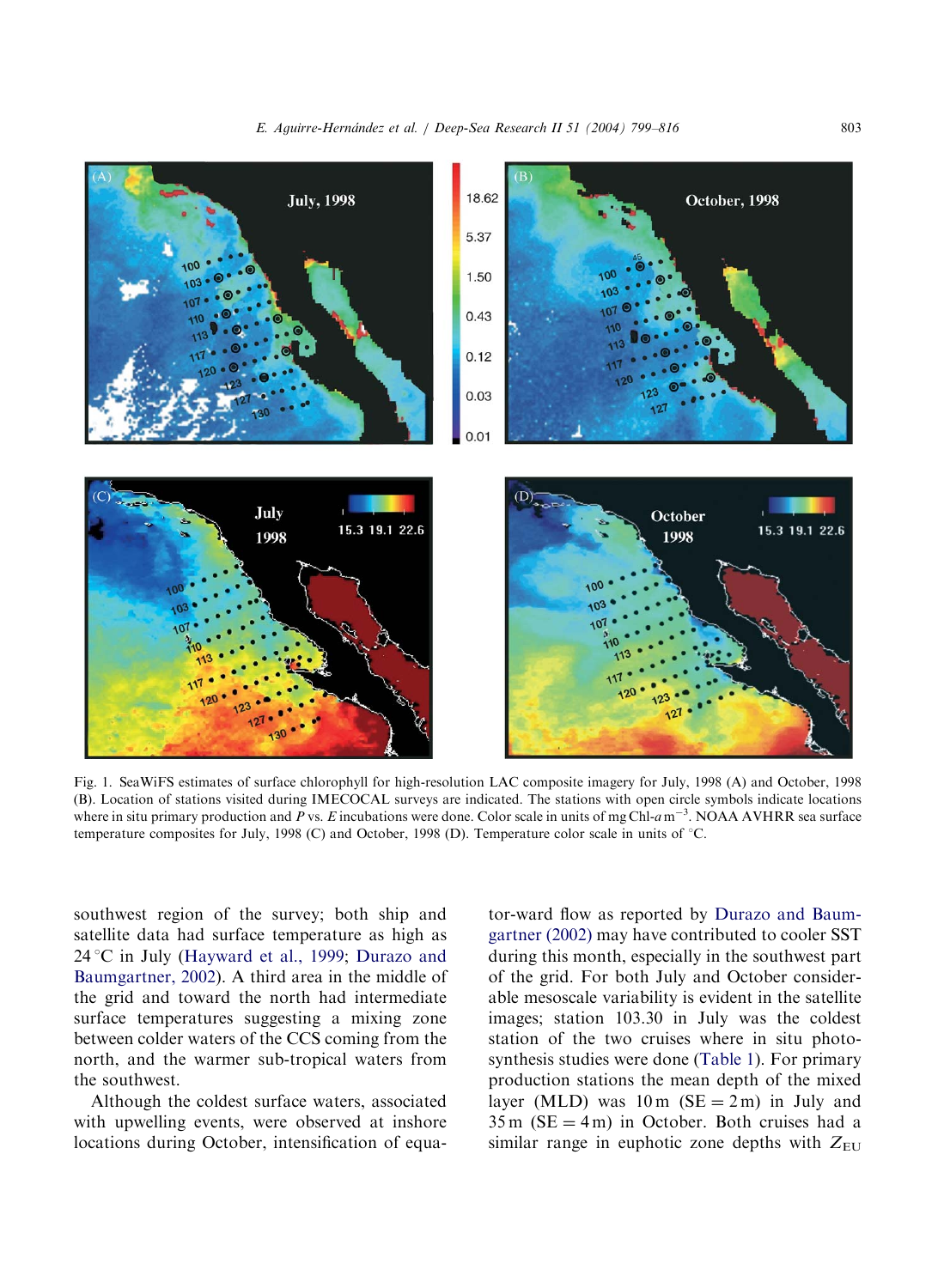<span id="page-5-0"></span>Table 1

Location, depth of 50% PAR light level ( $Z_{PE}$ ), temperature at the 50%  $E_0$  depth (T), mixed layer depth (MLD), integrated Chl-a (CHLi), integrated primary production (P), chlorophyll at 50%  $E_0$  depth (CHL<sub>50%</sub>), and photosynthetic parameter ( $P_{m}^*$ ,  $\alpha^*$ ,  $E_k$ ,  $\phi_{\text{max}}$ ) at selected stations where photosynthesis process studies were done during IMECOCAL cruises in July and October, 1998.

| CRUISE STA |            |                          | LAT LONG $Z_{PE}$ |           | $T({}^{\circ}C)^{1}$ | $MLD$ $CHLi$<br>(m) |         |         | $\mathrm{CHL}_{50\%}$<br>$(mg Chl-a m^{-2})$ $(mg Cm^{-2}h^{-1})$ $(mg Chl-a m^{-3})$ $[mg C]$ | $P_{\rm m}^*$<br>$(mg Chl-a h)^{-1}$ ] | $\alpha$<br>[mg C (mg Chl-a h) <sup>-1</sup><br>$(\mu$ mol<br>quanta m <sup>-2</sup> s <sup>-1</sup> ) <sup>-1</sup> ] | $E_k$<br>(µmol<br>quanta $m^{-2} s^{-1}$ ) | $\varphi_{\text{max}}$<br>[mole carbon<br>(mole quanta<br>$absorbed$ <sup>-1</sup> ] |
|------------|------------|--------------------------|-------------------|-----------|----------------------|---------------------|---------|---------|------------------------------------------------------------------------------------------------|----------------------------------------|------------------------------------------------------------------------------------------------------------------------|--------------------------------------------|--------------------------------------------------------------------------------------|
| 9807       | $103.30^*$ |                          | 31 06 116 24      | 7         | 16.2                 | 3.4                 | 20      | 55      | 0.42                                                                                           | 11.26                                  | 0.028                                                                                                                  | 402                                        | Nd                                                                                   |
|            | 107.50     |                          | 29 50 117 21      | -7        | 18.4                 | 8.2                 | 26      | 63      | 0.42                                                                                           | 7.95                                   | 0.011                                                                                                                  | 723                                        | Nd                                                                                   |
|            | 110.50     |                          | 29 15 117 00      | 12        | 18.6                 | 7.7                 | 20      | 21      | 0.18                                                                                           | Nd                                     | 0.004                                                                                                                  | Nd                                         | 0.006                                                                                |
|            | $113.30*$  |                          | 29 22 115 17      | 6         | 18.8                 | 19.3                | 21      | 96      | 0.59                                                                                           | 7.72                                   | 0.011                                                                                                                  | 702                                        | 0.015                                                                                |
|            | 113.55     |                          | 28 31 116 56      | 9         | 20.9                 | 11.8                | 12      | 12      | 0.20                                                                                           | 3.06                                   | 0.007                                                                                                                  | 437                                        | 0.008                                                                                |
|            | $117.35*$  |                          | 28 38 115 17      |           | 20.1                 | 14.0                | 19      | 83      | 0.46                                                                                           | 5.73                                   | 0.011                                                                                                                  | 521                                        | Nd                                                                                   |
|            | 117.60     |                          | 27 47 116 52      | 9         | 21.1                 | 7.6                 | 15      | 22      | 0.17                                                                                           | 3.13                                   | 0.007                                                                                                                  | 447                                        | 0.013                                                                                |
|            | $120.40^*$ |                          | 27 56 115 13      |           | 18.0                 | 7.9                 | 13      | 50      | 0.70                                                                                           | 4.14                                   | 0.011                                                                                                                  | 376                                        | Nd                                                                                   |
|            | Mean       |                          |                   | 8.0       | 19.0                 | 9.9                 | 18.25   | 50.25   | 0.39                                                                                           | 6.14                                   | 0.011                                                                                                                  | 515                                        | 0.011                                                                                |
|            | Std. Error |                          |                   | $\pm 0.7$ | $\pm 0.6$            | $\pm 1.7$           | ±1.64   | ± 10.74 | $\pm 0.07$                                                                                     | ±1.14                                  | $\pm 0.003$                                                                                                            | ± 54                                       | ± 0.002                                                                              |
| 9810       | 100.45     |                          | 31 11 117 46      | 6         | 19.9                 | 27.2                | 5       | 4       | 0.27                                                                                           | 0.51                                   | 0.005                                                                                                                  | 102                                        | 0.009                                                                                |
|            | $103.40^*$ |                          | 30 45 117 04      | 7         | 20.3                 | 19.9                | 19      | 20      | 0.35                                                                                           | 2.49                                   | 0.007                                                                                                                  | 356                                        | 0.019                                                                                |
|            | 107.35     |                          | 30 21 116 22      |           | 18.8                 | 25.4                | 21      | 24      | 0.47                                                                                           | 3.06                                   | 0.010                                                                                                                  | 306                                        | 0.069                                                                                |
|            | 107.60     |                          | 29 30 118 01      | 13        | 18.6                 | 36.3                | 19      | 14      | 0.20                                                                                           | 2.26                                   | 0.007                                                                                                                  | 323                                        | Nd                                                                                   |
|            | 110.45     |                          | 29 25 116 36      | 13        | 19.3                 | 35.8                | 29      | 29      | 0.28                                                                                           | 2.97                                   | 0.009                                                                                                                  | 330                                        | Nd                                                                                   |
|            | $113.40*$  |                          | 29 03 115 57      | 12        | 19.5                 | 50.2                | 21      | 22      | 0.25                                                                                           | 4.89                                   | 0.009                                                                                                                  | 543                                        | Nd                                                                                   |
|            | 113.60     |                          | 28 21 117 15      | 12        | 20.2                 | 60.0                | 20      | 24      | 0.28                                                                                           | 3.38                                   | 0.009                                                                                                                  | 376                                        | 0.015                                                                                |
|            | $117.40*$  |                          | 28 27 115 35      |           | 19.3                 | 19.2                | 27      | 22      | 0.43                                                                                           | 3.94                                   | 0.008                                                                                                                  | 493                                        | 0.019                                                                                |
|            | 117.65     |                          | 27 37 117 13      | -7        | 19.9                 | 30.2                | 13      | 11      | 0.25                                                                                           | 5.50                                   | 0.006                                                                                                                  | 917                                        | Nd                                                                                   |
|            | 120.60     |                          | 27 12 116 30      | 12        | 20.5                 | 38.1                | 11      | 19      | 0.29                                                                                           | 3.52                                   | 0.007                                                                                                                  | 503                                        | 0.015                                                                                |
|            | 123.42*    |                          | 27 14 114 58      | 14        | 20.8                 | 32.1                | 18      | 27      | 0.25                                                                                           | 2.97                                   | 0.007                                                                                                                  | 424                                        | 0.011                                                                                |
|            | 123.60     |                          | 26 39 116 08      | 12        | 20.5                 | 50.7                | 17      | 10      | 0.24                                                                                           | 2.58                                   | 0.008                                                                                                                  | 323                                        | 0.019                                                                                |
|            | Mean       |                          |                   | 10.2      | 19.8                 | 35.4                | 18.33   | 18.83   | 0.30                                                                                           | 3.17                                   | 0.008                                                                                                                  | 416                                        | 0.022                                                                                |
|            | Std. Error | $\overline{\phantom{m}}$ |                   | $+0.9$    | $\pm 0.2$            | $+3.7$              | $+1.88$ | ±2.18   | $\pm 0.02$                                                                                     | $+0.37$                                | $+0.0004$                                                                                                              | ± 56                                       | $+0.007$                                                                             |

The depth of the euphotic zone ( $Z_{EU}$ ) can be estimated from  $Z_{PE}$  and the equations in methods. Nd = no data.

\*Inshore stations.

 $1$ At 50%  $E_{\rm o}$  level.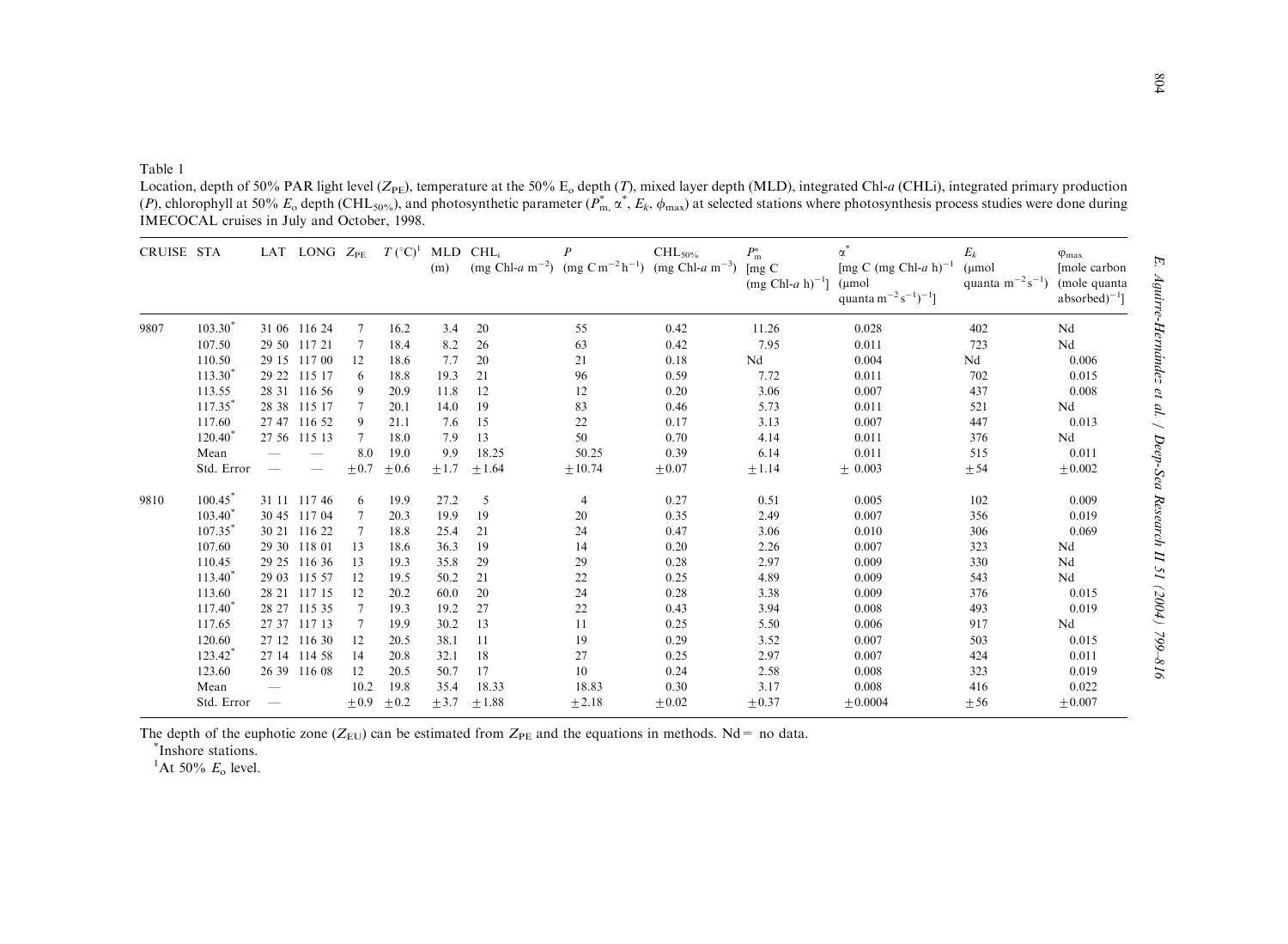ranging from  $\sim$ 35 m at inshore locations to  $\sim$ 85 m at offshore stations. For inshore stations the deep chlorophyll maximum layer (DCM) was generally very shallow (from 15 to 25 m) and associated with a shallower thermocline. Offshore, the DCM was generally deeper than 80 m.

Contour plots of Chl-a concentrations at 10-m for each survey are shown in Fig. 2. During July, ship data indicated high values associated with an apparent eddy off Punta Baja  $(\sim 29.5^\circ N,$  $116.5^{\circ}$ W), and at inshore areas from Punta Baja to Vizcaino Bay ( $\sim$ 28°N, 114.5°W). Most of our study area during July had near-surface chlorophyll concentrations  $< 0.40$  mg Chl-a m<sup>-3</sup> (Fig. 2A), but during October the 10-m chlorophyll concentrations tended to be higher particularly at inshore locations between San Quintin Bay  $(\sim 30.5^{\circ}N)$  and Punta San Hipolito (27.0°N) (Fig. 2B). The satellite Chl- $a$  in [Figs. 1A and B](#page-4-0) generally agree with the ship data but have better spatial resolution compared to the low resolution of the ship survey.

There is conflicting evidence regarding the onset of equator-ward flow following the large El Nin˜o

of 1997–1998. Analysis of hydrographic cruises including CalCOFI and IMECOCAL confirmed a transition was occurring by mid-1998 ([Hayward et](#page-16-0) [al., 1999;](#page-16-0) [Durazo and Baumgartner, 2002](#page-15-0)). Analysis of satellite sea surface temperature anomalies showed an initial return toward cooler waters in mid-summer 1998 for the IMECOCAL region, a strong reversal toward warm water in late summer and early autumn, then a very rapid transition to very cold anomalies in temperature by late 1998 ([Kahru and Mitchell, 2000](#page-16-0)). Based on the monthly resolution of the satellite data, it is evident that the July cruise took place as the mid-summer cold anomaly was reversing toward warm conditions, and the October cruise occurred at the end of the brief warm reversal.

For phytoplankton, the access to nutrients is fundamental to biomass accumulation. In the southern region of the California Current, major nutrients such as nitrate are generally depleted at temperatures warmer than  $\sim$ 15 °C (Hernández-de[la-Torre et al., 2003\)](#page-16-0). While we do not have nutrient data for these cruises, the depth of the  $15^{\circ}$ C isotherm is a convenient proxy for the



Fig. 2. Ten meter chlorophyll-a interpolated data from stations indicated in [Fig. 1](#page-4-0): (A) July, and (B) October 1998. Color scale indicates the Chl-a concentration (mg m<sup>-3</sup>).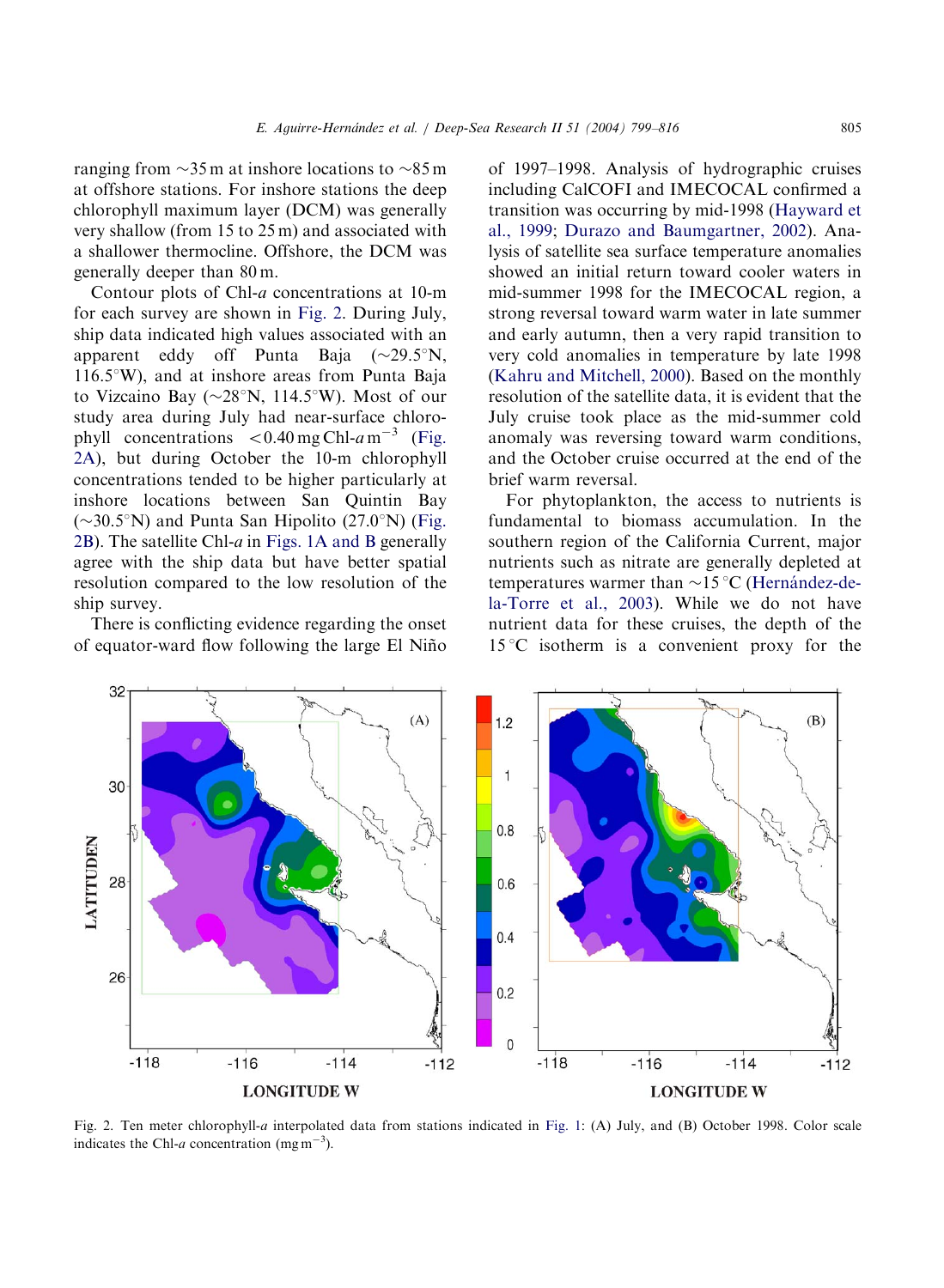relative proximity to inorganic nutrients. For the productivity stations summarized in [Table 1](#page-5-0), the mean depth of the  $15^{\circ}$ C isotherm was 64 m  $(SE = 11 \text{ m})$  in July and 75 m  $(SE = 7 \text{ m})$  in October ([Figs. 6C and D\)](#page-12-0). For stations that were located inshore (asterisk in [Table 1\)](#page-5-0), the mean depth of this isotherm was  $47 \text{ m}$  (SE = 12 m) and  $60 \text{ m}$  (SE = 8 m) in July and October, respectively. but for offshore stations, the mean was not significantly  $(p>0.05)$  different between cruises  $[80 \text{ m} (SE = 17 \text{ m})$  in July; 89 m  $(SE = 8 \text{ m})$  in October].

#### 3.2. Phytoplankton absorption

Chl-a specific phytoplankton absorption spectra are shown in [Fig. 3](#page-8-0). In vivo absorption of Chl-a creates peaks at 440 and 675 nm; various photosynthetic accessory and photoprotective pigments also absorb in the region 400–550 nm, depending on community type and their acclimation status. From 650 to 700 nm chlorophylls  $a, b,$  and  $c$ contribute to the absorption with the 675 nm peak of Chl-a dominating. Chl-b and c broaden the red peak and cause shoulders in the spectra at their respective absorption maximum. The magnitude of the absorption per unit Chl-a at the blue and red peaks can be interpreted with respect to photo-acclimation, ratios of photosynthetic to photoprotective pigments, detritus absorption, and pigment packaging ([Morel and Bricaud,](#page-16-0) [1981](#page-16-0); [Mitchell and Kiefer, 1988a;](#page-16-0) [Sosik](#page-17-0) [and Mitchell, 1995;](#page-17-0) [Bricaud et al., 1998](#page-15-0); [Moisan](#page-16-0) [and Mitchell, 1999\)](#page-16-0). Median values of  $a^*_{\phi}$  m<sup>2</sup> (mg Chl-a)<sup>-1</sup> at 440 and 675 nm, respectively, were 0.066 and 0.0148 in July and 0.061 and 0.0153 in October. While the medians were similar between the two surveys, the highest values were observed in warm surface waters during July with stations of this type having  $a_{\phi(440)}^*$  ranging from 0.08 to 0.11.

[Figs. 3C and D](#page-8-0) illustrate  $a^*_{\phi}$  at different light depths for example stations in the middle of the IMECOCAL grid from the two surveys. During July,  $a^*_{\phi}$  tended to be higher, especially near the surface. While there was a general trend of decreasing  $a^*_{\phi}$  with depth, station 113.60 in October had the lowest values at the 10% light

level, with a spectrum indicating significant pigment packaging, while the 1% light level at this station had higher  $a^*_{\phi}$ . We speculate that the 1% light level was dominated by picoplankton (e.g. Synechococcus) whose small cell size minimized the package effect, while the 10% light level may have had larger cells, for example diatoms, with more severe influence of pigment packaging and hence lower Chl-a specific absorption. Because we use the [Mitchell \(1990\)](#page-16-0)  $\beta$ -correction for absorption coefficients calculations, which is 30% higher that the determined by Synechococcus [\(Moore et al.,](#page-16-0) [1995\)](#page-16-0), this could have an effect on our estimations of  $a_{\phi(440)}^*$  when this picoplankton group is dominant. Higher values of  $a_{\phi(440)}^*$  associated with picoplankton cells abundance has been reported for the same region by Millán-Nuñez et al. (2004) during winter 2001, with lower values of  $a^*_{\phi(440)}$ when diatoms were the dominant phytoplankton group.

From both surveys, absorption spectra often had shoulders between 470 and 490 nm ([Fig. 3\)](#page-8-0) caused by various carotenoid accessory pigments. In October more pronounced absorption spectra shoulders near 470–480 nm were observed ([Fig. 3D](#page-8-0)), with some of the most significant shoulders found at the  $1\%E_0$  level. These absorption characteristics may be caused by zeaxanthin, a characteristic pigment of Synechococcus. Detailed analysis of pigments by HPLC would be required to confirm our hypothesis. Surface values of  $a^*_{\phi}$  were lower in October than in July. Low values of  $a_{\phi(440)}^{*}$  in coastal waters, and also slightly lower median values for October, might be associated with better nutrient conditions for phytoplankton (e.g. shallower depth of the  $15^{\circ}$ C isotherm). For a fixed light level, higher nutrient flux led to decreased cellular concentrations of photoprotective pigments and increased concentrations of photosynthetic pigments in nutrient-limited chemostat cultures ([Sosik and Mitchell, 1994\)](#page-17-0). Also, higher nutrient regimes generally tend to have a greater proportion of large phytoplankton whose cellular optics will lead to lower Chl-a specific absorption caused by stronger pigment package effects ([Morel and Bricaud, 1981](#page-16-0); [Mitchell and Kiefer,](#page-16-0) [1988b](#page-16-0)).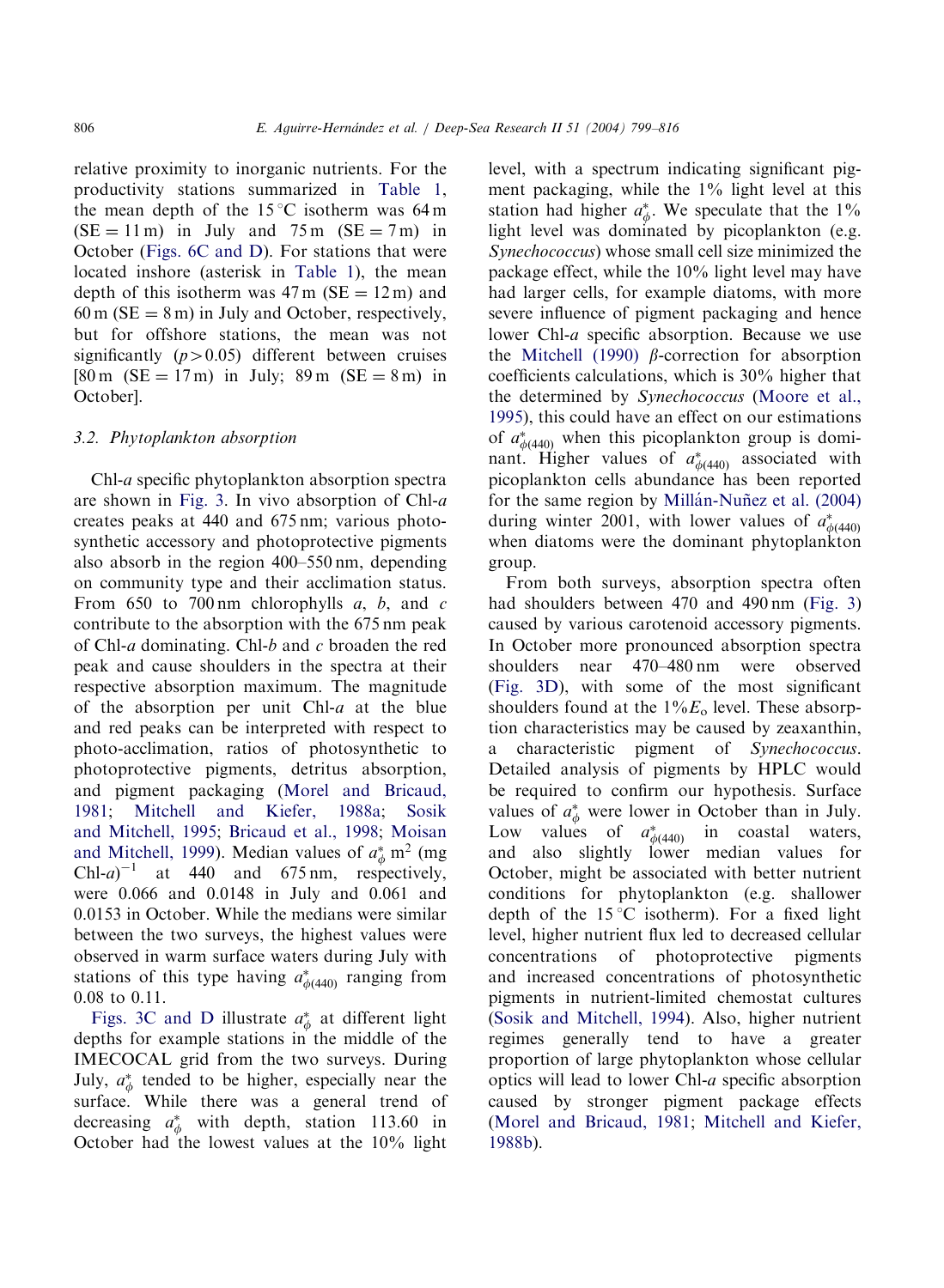<span id="page-8-0"></span>

Fig. 3. Phytoplankton specific absorption spectra for all samples collected at primary production locations illustrated in [Fig.](#page-4-0) 1 for July, (A) and October (B). Examples of the  $a_{\phi}^{*}$  spectra at different depths for station 113.55 in July (C) and station 113.60 in October (D).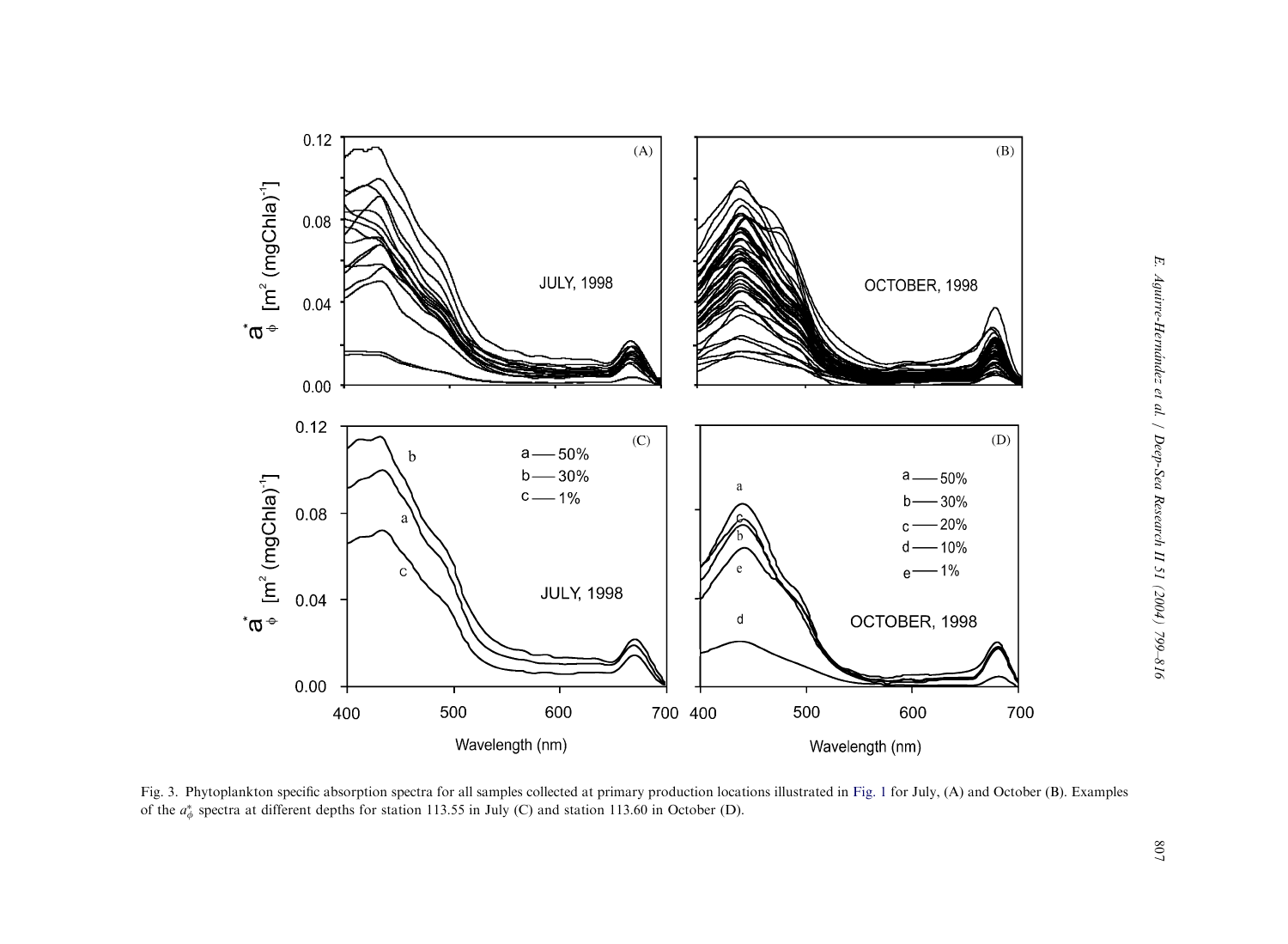# <span id="page-9-0"></span>3.3. Primary production

Primary production estimates based on in situ <sup>14</sup>C incubations and the station coordinates are summarized in [Table 1](#page-5-0). Note these production rates are not scaled to the amount of incident irradiance so some of the variability is expected to be from variations in surface light. In July, inshore stations had higher production rates  $({\sim}7.0 \text{ mg})$  $\text{C m}^{-3} \text{h}^{-1}$ ), with integrated production rates for inshore stations as high as  $96 \text{ mg } \text{C m}^{-2} \text{h}^{-1}$ (station 113.30; [Table 1\)](#page-5-0). There is a north–south primary production gradient with stations in the southwest having rates 2–3-times lower than stations in the northeast part of the grid, which is generally consistent with the gradient in surface Chl-a [\(Table 1](#page-5-0); [Figs. 1 and 2](#page-4-0)). Lowest integrated primary production values at stations in the southwest region ranged from 12 to 25 mg  $\text{C m}^{-2} \text{h}^{-1}$ . Primary production in October was generally at least 2–times less than in July for both inshore and offshore locations with similar integrated Chl-a values ([Table 1\)](#page-5-0). Coastal stations in October had an average of  $24 \text{ mg } \text{C m}^{-2} \text{h}^{-1}$ . Interestingly, the lowest production measured,  $4 \text{ mg } \text{C} \text{m}^{-2} \text{h}^{-1}$ , was observed in October at a northern 'inshore' station (100.45). Satellite data

indicated that this station was within a warm, low Chl-a water mass advected from the southwest toward the Southern California Bight [\(Figs. 1B](#page-4-0) [and D\)](#page-4-0). Offshore primary production in October ranged from 10 to 24 mg  $\text{C m}^{-2} \text{h}^{-1}$ , with an average of  $16 \text{ mg } \text{C} \text{m}^{-2} \text{h}^{-1}$ . High values of integrated production in October  $(>60 \text{ mg})$  $\text{C m}^{-2} \text{h}^{-1}$ ) were also observed near Vizcaino Bay, a shallow and plankton-rich coastal zone.

## 3.4. Photosynthetic parameters

[Table 1](#page-5-0) summarizes the phytoplankton maximum light utilization parameter, maximum photosynthesis at light saturation, and light saturation parameter  $(\alpha^*, P_m^*, E_k)$  derived from  $P-E$  experiments (Fig. 4) conducted with samples from the 50%  $E_0$  depth.  $P_m^*$  (mg C(mg Chl-a)<sup>-1</sup>  $h^{-1}$ ) in July ranged from 3 to 11 with a regional average of  $\sim 6.0$ .  $P_{\text{m}}^{*}$  was highest for inshore locations, lowest values occurred at offshore stations in the southwest portion of the grid where water temperatures were warmest [\(Table 1\)](#page-5-0). During October  $P_{\text{m}}^{*}$  ranged from 0.5 to 5; the October mean of 3.2 ( $SE = 0.4$ ) was significantly lower than the July mean of 6.14 (SE = 1.1) ( $p$  < 0.05). Station 100.45 in October had the lowest  $P_{\text{m}}^*$ 



Fig. 4. Examples of P–E curves for representative stations from the July and October, 1998 surveys. The line shows the best fit using the [Jassby and Platt \(1976\)](#page-16-0) equation. Note station 100.45 (D) shows evidence of photoinhibition but this was found for very few stations. Therefore, for consistency, all data were fit with no photoinhibition.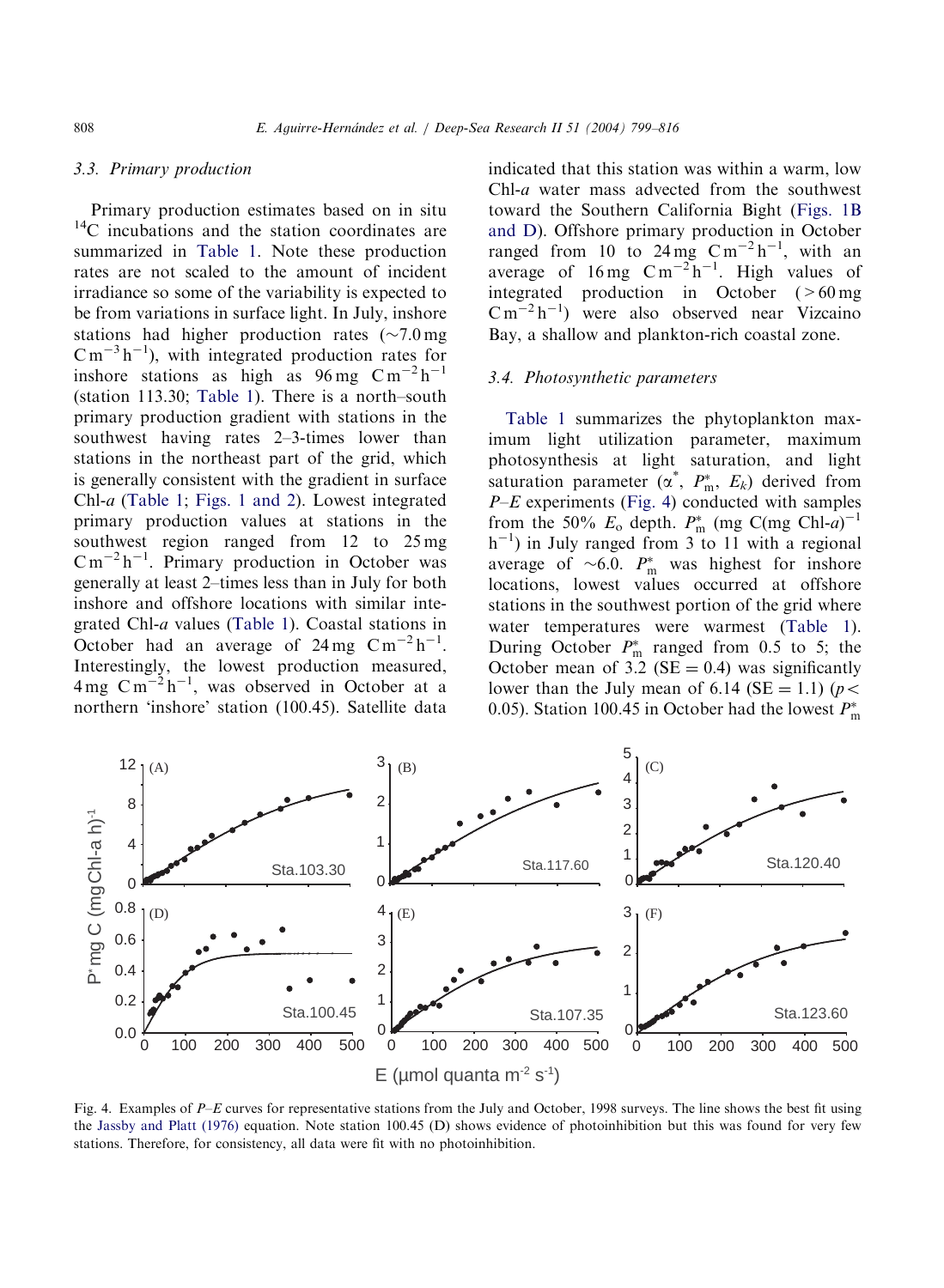<span id="page-10-0"></span>([Table 1\)](#page-5-0), perhaps associated with warm, lownutrient, surface water and a relatively deep mixed layer. The  $P-E$  curve in [Fig. 4D](#page-9-0) indicates that this station had photoinhibition whereas most stations did not (note all were fit the same way with no photoinhibition). The susceptibility to photoinhibition also may be related to nutrient stress, low light acclimation, or both. The mean value of surface irradiance was also lower in October compared to July, which also may contribute to low light acclimation in the deeper mixed layers found during October.

Values of  $\alpha^*$ , ranged from 0.004 to 0.028 with a mean of  $0.011$  (SE = 0.003) in July and from 0.005 to 0.010 with a mean of 0.008  $(SE = 0.0004)$  in October.  $E_k$  had an overall average of 515 µmol quanta  $m^{-2} s^{-1}$  for July and 416 µmol quanta m<sup>-2</sup> s<sup>-1</sup> for October, with the lowest value for station 100.45 during October ([Table 1](#page-5-0)). Estimates of the maximum quantum yield ( $\phi_{\text{max}}$ ; mol C/mol quanta) had a mean in July of 0.011 ( $SE = 0.002$ ) with a range from 0.006 to 0.015. The mean was 2-times greater in October  $(0.022; SE = 0.007)$  but that result was dominated by one very high value (0.069) at station 107.35. Although the mean  $\phi_{\text{max}}$  for July is lower than October, the opposite trend is found for mean values of  $\alpha^*$ . We do not think this apparent discrepancy with higher  $\phi_{\text{max}}$  but lower  $\alpha^*$  in October compared to July is significant because we were only able to accomplish absorption and  $\phi_{\text{max}}$ estimates at four stations in July. Three of these four stations were in low-chlorophyll waters that likely also had low nutrients and high light, both of which will lead to low quantum yields. Thus, we do not believe that our mean values for  $\phi_{\text{max}}$  in July are representative of the full grid; there were twice as many stations where we computed  $\alpha^*$  in July, so this parameter may be more representative.

# 3.5. Modeled primary production

Integrated primary production using the [Platt](#page-16-0) [and Sathyendranath \(1988\)](#page-16-0) algorithm agreed well with the  $^{14}$ C in situ estimates but the comparison between the model and the 50% surface irradiance depth did not agree as well (Fig. 5). When the  $P-E$ 

Fig. 5. (A) Relationship between discrete depth values of in situ and modeled primary production for  $50\%$   $E_0$  depth samples. Standard deviations of the duplicate estimates for each in situ sample were always less than  $0.08$  mg C m<sup>-3</sup> h<sup>-1</sup>. (B) Relationship between euphotic zone  $(1\%E_0 \text{ depth})$  integrated primary production for in situ and modeled data. P–E parameters determined for the  $50\%$   $E_0$  level were used in the depthintegrated model.

parameters were introduced to the model with in situ estimates of Chl-a and PAR, the model regression compared to in situ  $^{14}$ C estimates had a slope of 1.43 for the discrete values from the 50%  $E_0$  depth ( $r = 0.92$ ), and a slope of 1.02 for the euphotic zone integrated values  $(r = 0.83)$ (Figs. 5A and B). We suspect that our irradiance model may overestimate the light at the 50% depth leading to the overestimate for the discrete depth, but that this effect is not as severe when integrated over the full water column.

We also explored the estimates of primary production allowing  $\alpha^*$  to vary with depth by



3

4

 $r^2 = 0.85$ slope= $1.43$ 

5

 $(A)$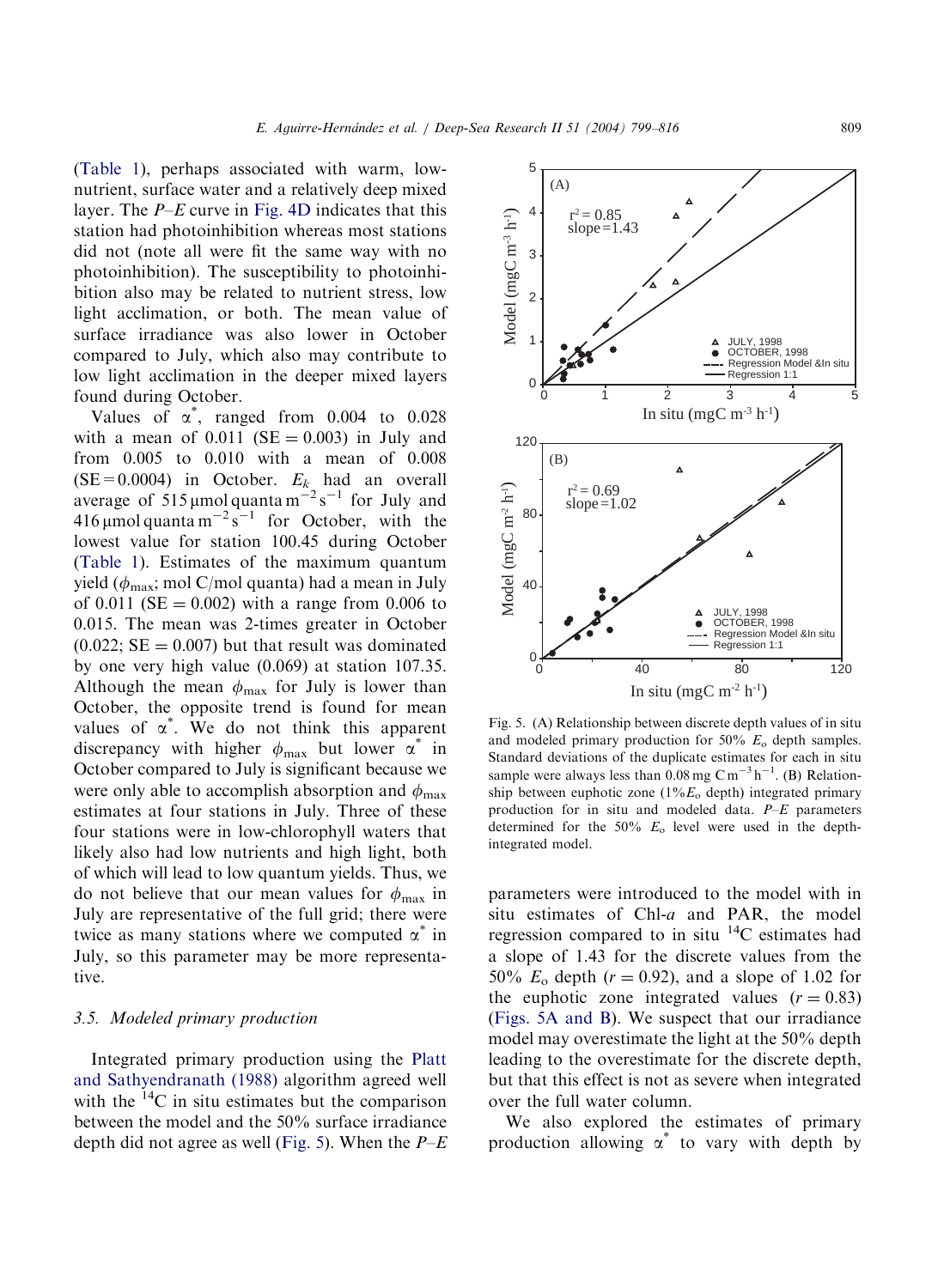introducing our calculated values of  $\phi(z)$  and  $\bar{a}^*_{\phi(z)}$ into the equation of [Schofield et al. \(1993\)](#page-16-0). This model increases  $\alpha^*$  up to 2-times at the 10%  $E_0$ level compared to values determined by incubations of the 50%  $E_0$  sample. However, introducing this depth (light) dependence into the regional model did not significantly improve estimates of integrated primary production because modeled variability in  $\alpha^*$  is at low light near the bottom of the euphotic zone, which contributes relatively little to the total integrated primary production.

## 4. Discussion

The data presented here correspond to the transition period following the strong El Niño of 1997–1998. [Kahru and Mitchell \(2000\)](#page-16-0) showed that satellite sea–surface temperatures off Baja California from August 1997 to April 1998 were the highest in more than 20 years. By July 1998, both coastal and offshore waters had partially returned to more typical conditions. During 1999 the region was dominated by strong upwelling and anomalously cold water of La Niña. IMECOCAL survey data confirm that the region had anomalous warm waters from October 1997 to April 1998 ([Durazo and Baumgartner, 2002\)](#page-15-0). For July and October 1998, coastal waters were cool but not as cold as 1999, and offshore waters were still relatively warm.

The depth of the  $15^{\circ}$ C isotherm [\(Figs. 6C and](#page-12-0) [D\)](#page-12-0) indicates that during July there were large portions of the IMECOCAL grid, particularly in the south and west, that had relatively shallow nutriclines compared to October. In the central part of the grid, very deep nutriclines were found in October, even near the coast, with a large intrusion of water with the  $15^{\circ}$ C isotherm deeper than 100 m [\(Fig. 6D\)](#page-12-0). Satellite data analysis indicates that the October survey may have occurred during or at the end of a short reversal toward El Niño-type conditions. Relatively warm and deep mixed layers at the productivity stations in October [\(Table 1](#page-5-0)), and the deeper depth of the 15 °C isotherm ([Fig. 6\)](#page-12-0) support this hypothesis. The satellite analysis of [Kahru and Mitchell \(2000\)](#page-16-0) indicated that the region north of Punta Eugenia

remained warm (relative to the long-term seasonal trend) late into 1998, but the region between Punta Eugenia and the tip of Baja California was in the midst of a strong transition from warm to cold sea surface temperatures during autumn 1998.

During the October survey, surface water temperatures at inshore locations were  $\sim 1.0$  °C lower than corresponding summer values [\(Figs. 1C](#page-4-0) [and D\)](#page-4-0), perhaps related to the relaxation of the El Niño event [\(Hayward et al., 1999\)](#page-16-0). While there is a general trend of cooler surface waters in October, temperatures at the 50%  $E_0$  PAR depth ( $Z_{\text{PE}}$ ) sampled for  $P-E$  studies were slightly warmer  $(\sim 0.8 \degree C$  on average), compared to July [\(Table 1\)](#page-5-0), but this differences was not significant  $(p<0.05)$ . The deeper depth of the  $15^{\circ}$ C isotherm in October and the deep warm mixed layers for the productivity stations summarized in [Table 1](#page-5-0) are indicative of lingering El Niño conditions.

The mean value of integrated chlorophyll for our productivity stations was slightly larger in October than in July [\(Table 1](#page-5-0)), but the difference was not statistically significant  $(p<0.05)$ . However, considering all the stations, inshore locations during the October survey had greater integrated Chl-a [\(Lavaniegos et al., 2002\)](#page-16-0), possibly associated with an autumn upwelling previously reported for Baja California coastal waters ([Espinosa-Carreon](#page-15-0) [et al., 2001](#page-15-0)). The full hydrographic analysis of all stations in the October survey indicated both a return to more normal southward flowing cool water in the CCS and also the onset of cold coastal upwelling ([Durazo and Baumgartner, 2002](#page-15-0)), both of which could augment nutrients for phytoplankton growth. However, our analysis, and the satellite results of [Kahru and Mitchell \(2002\)](#page-16-0) suggest that October may have been in the transition from a late summer recurrence of El Niño-type conditions, especially in the southwest region, and that the general oceanographic state was perhaps mixed as the system was in the midst of rapid evolution from the late-summer warm anomaly to the late-winter very cold anomaly. Clearly, strong meso-scale structure is evident in the region during both the July and October surveys making it more difficult to use simple categories of El Niño or La Niña to characterize the grid. The infrequent ship surveys with their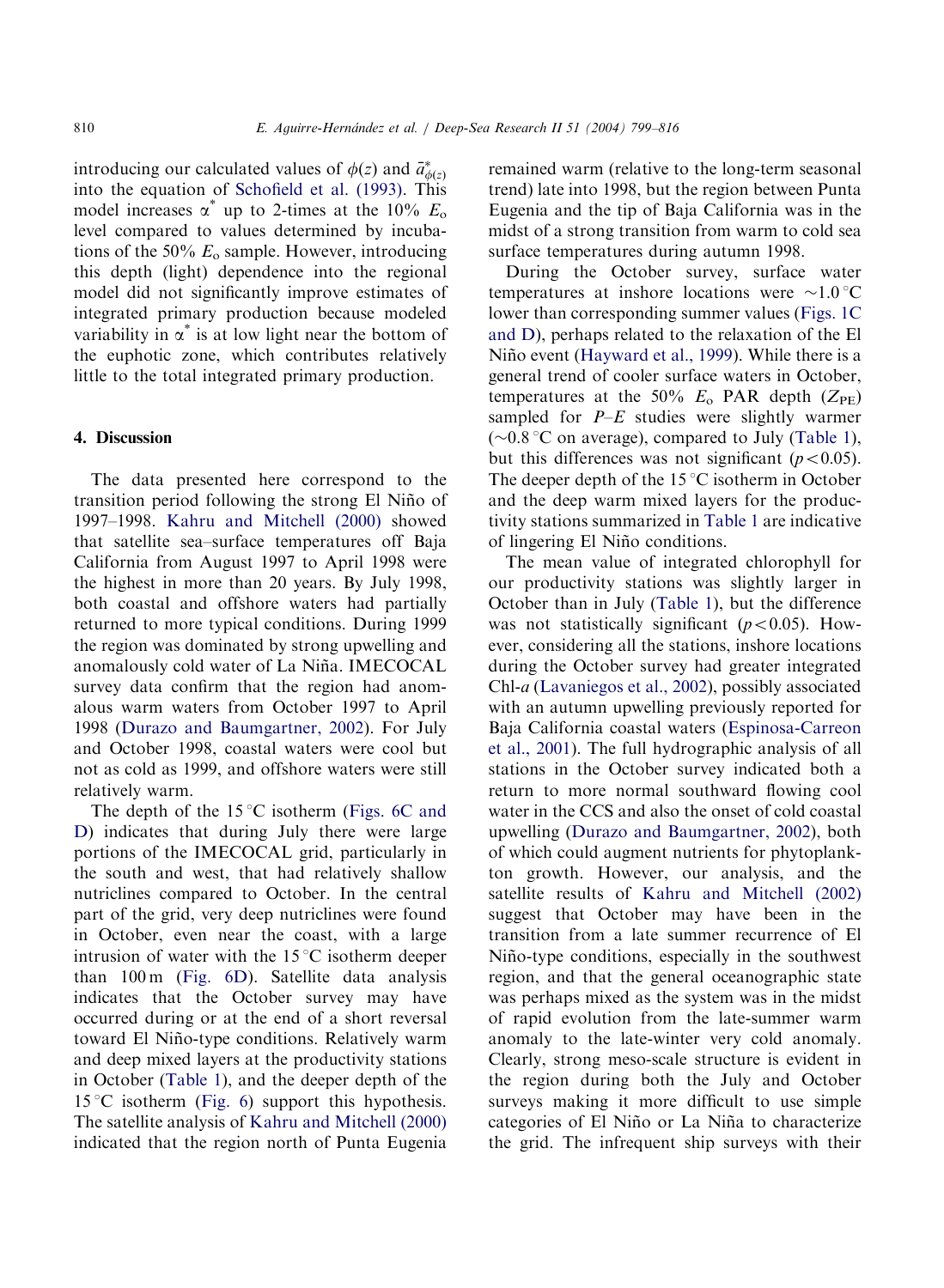<span id="page-12-0"></span>

Fig. 6. Estimated water column primary production from surface to 150 m depth, using the [Platt and Sathyendranath \(1988\)](#page-16-0) algorithm, measured Chl-a and PAR data. Mean P–E parameters for July and October were used in the model. (A) July 1998; (B)<br>October 1998. The color scale is in units of mg Cm<sup>–2</sup> h<sup>–1</sup>. Depth of the 15 °C isotherm during IMECOCAL surveys. The color scale for the  $15^{\circ}$ C isotherm is in units of meters.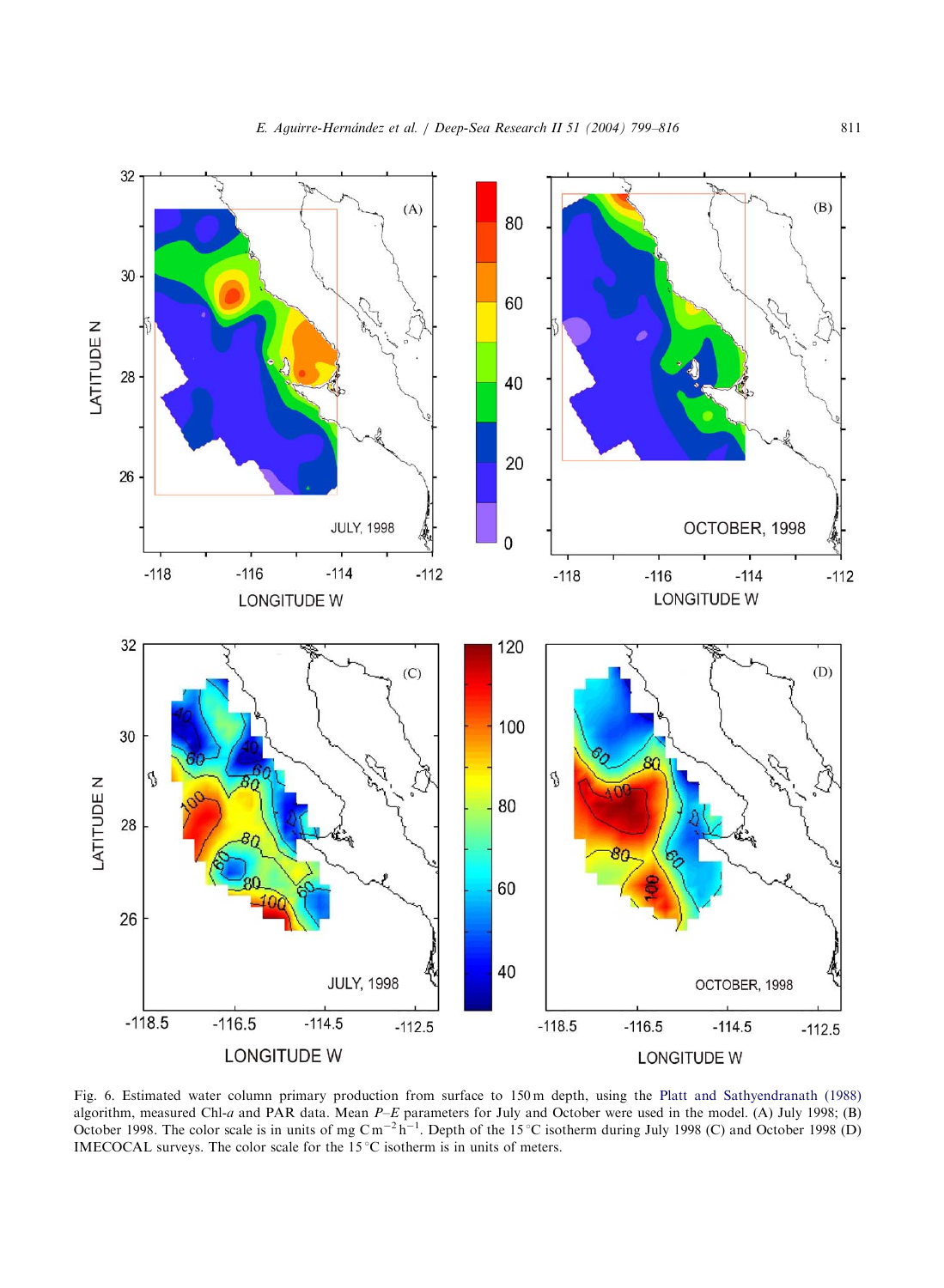relatively low spatial resolution must be interpreted together with satellite data to obtain a good synoptic perspective of the system structure.

During July, specific absorption coefficients  $(a^*_{\phi})$ were much lower inshore compared to offshore, with values of  $a_{\phi(440)}^*$  as low as ~0.05 m<sup>2</sup>(mg Chl $a$ <sup>-1</sup> in coastal waters with high Chl-a. This decline in  $a_{\phi(440)}^*$  at higher Chl-a concentrations is a general phenomenon in the northeast Pacific (Mitchell and Kiefer, 1998b; [Sosik and Mitchell,](#page-17-0) [1995](#page-17-0)) and elsewhere [\(Bricaud et al., 1995;](#page-15-0) 1998). The trend is related to a tendency toward smaller cells when Chl-a biomass is low, with lower intracellular concentrations of pigments, and a greater proportion of photoprotective pigments in stratified, high light, nutrient-limited regions ([Mitchell and Kiefer, 1988a;](#page-16-0) [Sosik and Mitchell,](#page-17-0) [1995](#page-17-0); [Nelson et al., 1993](#page-16-0); [Bricaud et al., 1995](#page-15-0); [Cleveland, 1995](#page-15-0)). High values of  $(a^*_{\phi})$  for samples collected inshore at the bottom of the euphotic zone are hypothesized to be caused by Synechococcus picoplankton based on their spectral shoulders at  $\sim$ 470 nm. During the fall survey,  $a^*_{\phi(440)}$  had a smaller range in surface values, but still had strong vertical variability. In general the higher values offshore are consistent with the observation that the Chl-a specific absorption tends to be higher in warm surface waters and for samples that are well above the depth of the nutricline ([Sosik and Mitchell, 1995](#page-17-0)).

For both surveys, highest values of  $\alpha^*$  and  $P_{\text{m}}^*$ were at station 103.30 in July, and the lowest were at station 100.45 in October. For 103.30 in July, the  $P-E$  parameters were nearly 2-times greater than the overall mean value for the July survey; this station had the coldest temperature at the 50% Eo sampling depth ([Table 1](#page-5-0)). By contrast,  $P_{\text{m}}^{*}$ at station 100.45 in October was 10-times smaller than the maximum value in October, and the  $\alpha^*$ was about 30% lower than the mean value for the October survey. Station 100.45 was in relatively warm water with very low integrated Chl-a [\(Table](#page-5-0) [1\)](#page-5-0), but still had a relatively deep mixed layer of 27.2 m. [Fig. 1B](#page-4-0) indicates that this station was within a warm, low Chl- $a$  eddy that apparently was a water mass transported from the warm subtropical region in the southwest. The presence of these eddies has been reported by [Soto-Mardones](#page-17-0)

[et al. \(2004\)](#page-17-0) off San Quintin and Punta Baja locations (30–32 $\textdegree N$ ; 116–117 $\textdegree W$ ). Relatively deep and warm mixed layers are typical of El Niño conditions. [Fig. 6D](#page-12-0) indicates a relatively shallow depth of the  $15^{\circ}$ C isotherm for station 100.45, indicating a possible doming of the pycnocline, and the nutricline, caused by eddy rotation. Thus warm waters from the southwest may overlay cooler nutrient-rich waters. The extremes in  $P-E$ parameters represented by these two stations are likely caused by differences in phytoplankton community type and environmental regulation of photosynthetic physiology (e.g. light, temperature, and nutrients). In July,  $P_{\text{m}}^{*}$  averaged 7.4 for stations with temperatures at  $Z_{\rm PE}$  of 18 °C or less compared to an average of 5.5 for those stations with temperature greater than 18 °C at  $Z_{PE}$ . This may be related to relatively greater nutrient flux at the colder stations. The strong gradients (vertically and horizontally) observed within the IMECO-CAL survey grid raise questions about the efficacy of using mean parameters for production models within regions characterized by significant mesoscale structure in temperature and nutrients.

The mean values of  $\alpha^*$  and  $P_m^*$  in October were about half those found in July. During October,  $\alpha^{\dagger}$ also had a smaller total range compared to July ([Table 1](#page-5-0)). In October, the mean value of temperature at  $Z_{PE}$  was slightly, but not significantly higher  $(p>0.05)$  but mixed layer depths were significantly deeper ( $p < 0.01$ ). Both lower  $P_{\text{m}}^*$  and  $\alpha^{\dagger}$  during October might be related to the significantly different mean depth of mixing during the two surveys. While the temperatures at  $Z_{PE}$ were similar in the two cruises, the MLD was very different. In general the 50% surface light levels will be saturating for most phytoplankton communities. In October  $Z_{PE}$  was always in the deeper mixed layers. Thus, we attribute the large difference in photosynthesis parameters between the surveys to low-light acclimation within deeper mixed layers during October since these populations would be acclimated to the mixing regime that would transport them below the 50%  $E_0$  level.

Acclimation of photosynthetic parameters of different taxa to a matrix of environmental control including light, nutrients and temperature are not well specified. Low light, in general, will lead to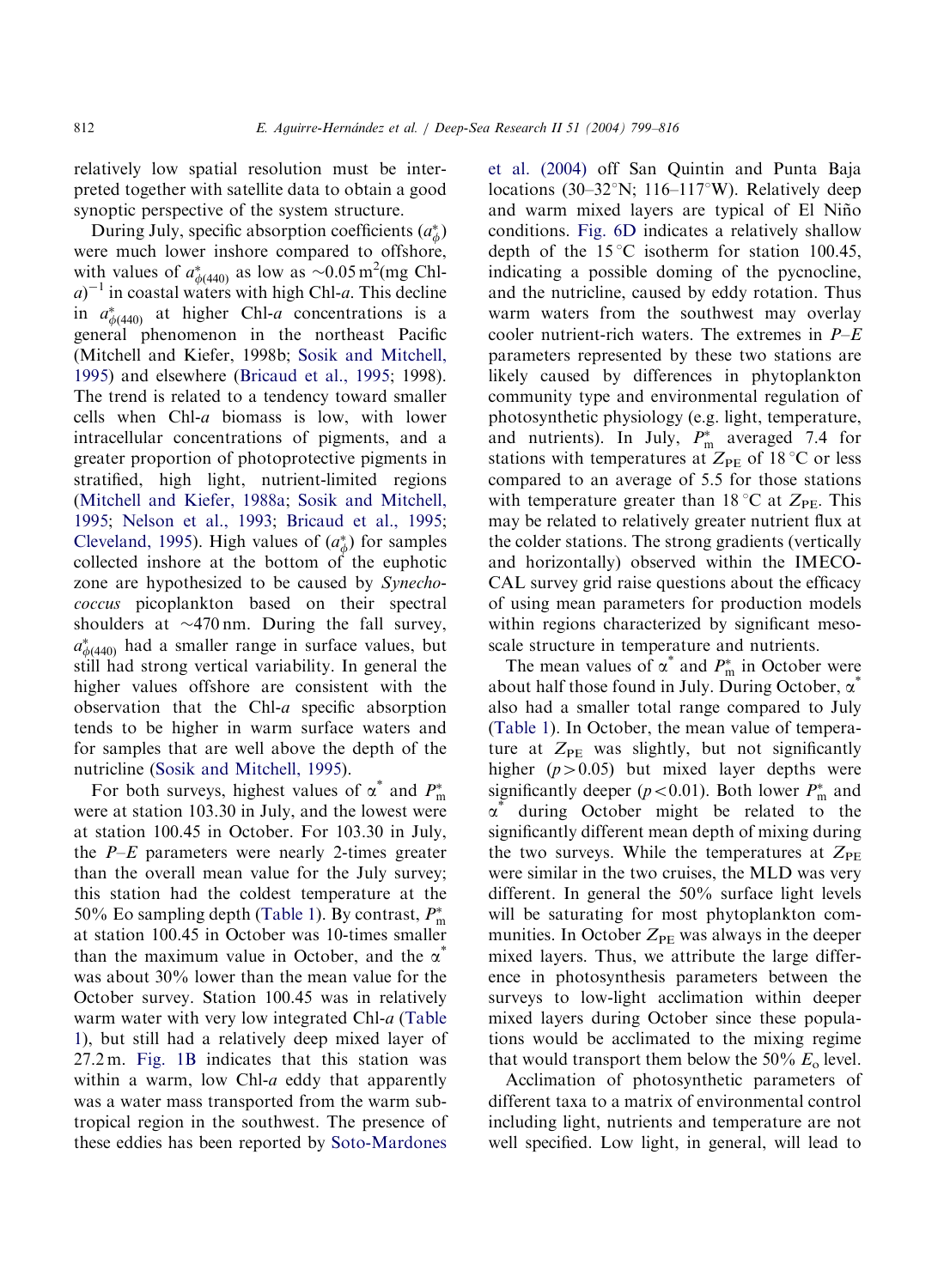smaller Carbon:Chl-a ratios that might in part lead to lower values of Chl-a specific carbon fixation parameters ([MacIntyre et al., 2002;](#page-16-0) [Geider](#page-15-0) [et al., 1998](#page-15-0)). However, it is also known that nutrient and temperature regulation can lead to significant changes in the maximum quantum yield, the ratio of photosynthetic to photoprotective pigments and  $a^*_{\phi}$  [\(Sosik and Mitchell, 1991,](#page-17-0) [1994](#page-17-0); [Moisan and Mitchell, 1999](#page-16-0)). While these general trends reported for cultures are expected to hold for diverse taxa, the individual response of different taxonomic groups may differ considerably. For example, the very high values for  $P-E$ parameters at station 103.30 might be caused by a combination of high light and favorable nutrients in the coldest water where we sampled for our photosynthesis studies. Thus, it is difficult to fully interpret the variations we report, especially since nutrient data and information on the composition of the phytoplankton assemblage are not available.

By introducing the measured Chl- $a$ , light profiles and  $P-E$  parameters for the 50% light level into the model of [Platt and Sathyendranath](#page-16-0) [\(1988\)](#page-16-0) a high linear correlation coefficient was calculated  $(r = 0.83)$  between the integrated water column primary production and the in situ experiments ([Fig. 5B](#page-10-0)). Integrated primary production (P) was highest for inshore stations for both cruises ([Figs. 6A and B\)](#page-12-0). The highest values overall were found during July. This appeared to be attributed primarily to the higher values of photosynthesis parameters in July, possibly caused by deeper mixing in and lower surface irradiance in October. Lowest values of  $P$  tended to be located in the southwest region. The transport of warm offshore waters by secondary eddy circulation may explain why low values of  $P$  (4 mg)  $\text{C m}^{-2} \text{h}^{-1}$ ) and *P–E* parameters were found near the coast at station 100.45 in October. Low primary production and surface pigment concentrations attributed to the transport of offshore water close to the coast have been reported for this region of the California Current during summer conditions [\(Gaxiola-Castro and Alvarez-Borrego,](#page-15-0) [1991](#page-15-0); Peláez and McGowan, 1986).

For various applications, including fisheries management, and a general understanding of carbon cycle dynamics, it is essential to get regional estimates of integrated primary production. Ultimately, our goal will be to achieve this using only satellite data. However, significant gaps in models persist, including accurate depth resolution of the Chl-a biomass and the photophysiology parameters of the models as they vary in space and time. We have taken an intermediate step that combined regional estimates of mean values of  $P-E$  parameters for two cruises, and applied these with a depth-integrated model [\(Platt and Sathyen](#page-16-0)[dranath, 1988](#page-16-0)) to create a survey-scale map of integrated primary production for all IMECO-CAL stations occupied during the July and October surveys in 1998. By combining our measured Chl-a and light profiles with the model, we were able to extend the limited number of photosynthesis process stations to create a nearsynoptic map of integrated primary production for the region studied.

# 5. Conclusion

The extremes discussed above for stations 103.30 in July and 100.45 in October demonstrate that it will be important to have a robust approach to estimate dramatic changes in photosynthetic physiology that are evident within major biogeographic domains and that also will occur within a depth profile at a single station. It is important to note that these two stations are less than 100 km apart, but clearly they represent significant differences between community photophysiolgy with important implications for accurate modeling of photosynthesis. We explored using a depth-dependent  $\alpha^*$  based on the light-dependent model of [Schofield et al. \(1993\).](#page-16-0) This did not improve the model's skill for estimates of P compared to using mean values of  $\alpha^*$  each cruise. Since we measured  $P-E$  relationships only at one depth, we are not able to properly scale the depth (light) dependence of  $\alpha^*$ , although we do expect it to increase with depth as previously reported for this region [\(Hood](#page-16-0) [et al., 1991;](#page-16-0) [Schofield et al., 1993;](#page-16-0) [Sosik, 1996\)](#page-17-0). One reason why allowing  $\alpha^*$  to vary with depth (light) did not improve the model skill is that the majority of the primary production occurs in the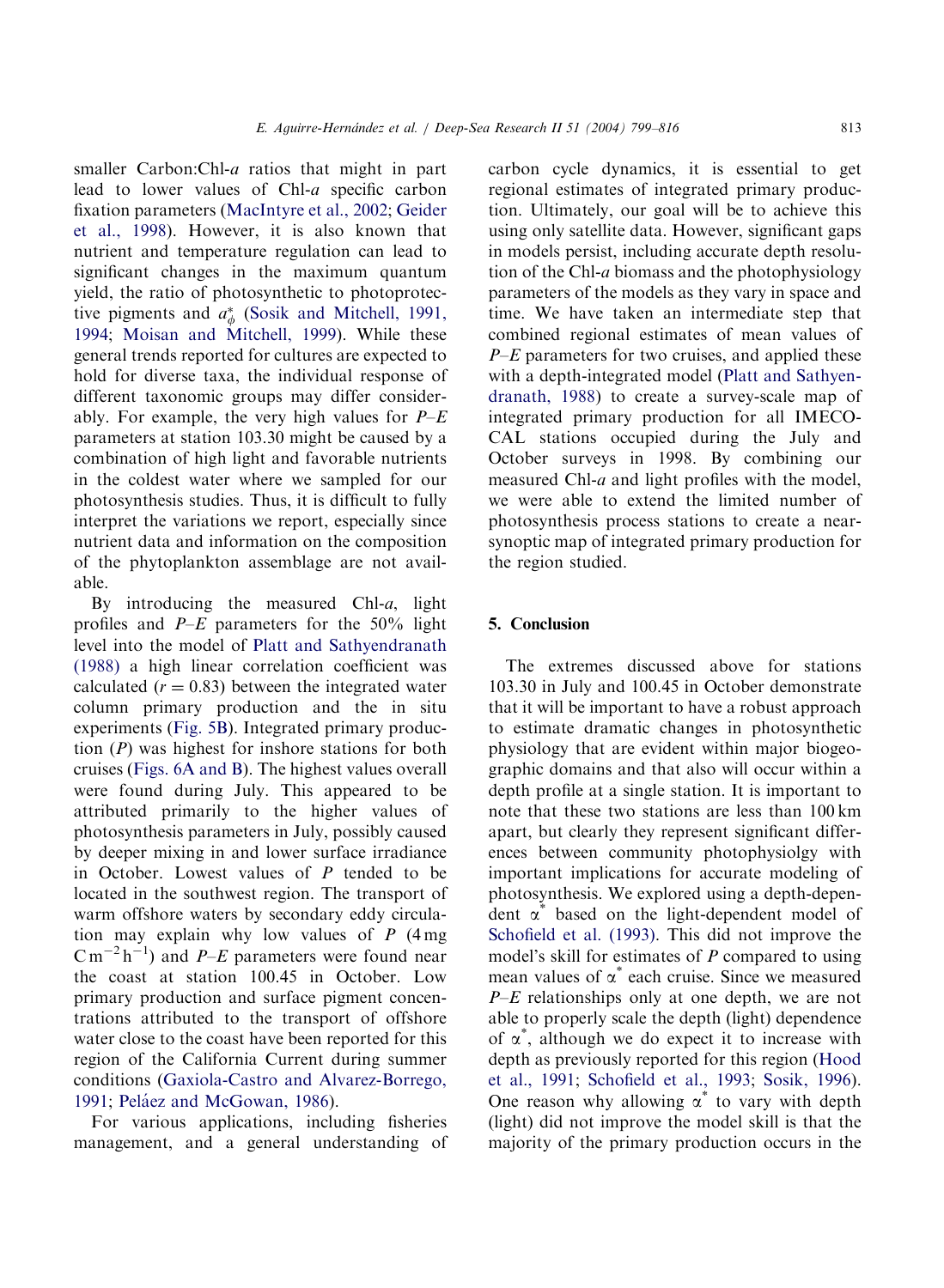<span id="page-15-0"></span>upper part of the photic zone where variations in  $\alpha^{\dagger}$  are not relevant since the cells are photosynthesizing at  $P_{\text{m}}^{*}$  (Beherenfeld and Falkowski, 1997).

It is not yet possible to have a full understanding of the photosynthetic physiology and the most accurate parameters to model photosynthesis at each depth. The photosynthetic parameters are dependent both on the species present and their acclimation to environmental variables (light, nutrients and temperature). More detailed studies of the phytoplankton community composition and how they acclimate to physical–chemical forcing are required to improve our ability to estimate photosynthesis model parameters. We find that the variability within this small region is large. Our data suggest that the meso-scale structure across complex upwelling zones is as significant as seasonal or interannual forcing in determining the magnitudes of photosynthesis parameters required for modeling primary production. For regions such as IMECOCAL we believe it will be essential to use the meso-scale information available from satellites to specify more accurately the photosynthesis model parameters associated with the phytoplankton community and its recent acclimation history.

# Acknowledgements

CICESE and CONACYT support the cruises and laboratory work under projects G0041-T9607, DAJJ002/750/00, and G-35326 T. We thank to the Captain and crew of the CICESE  $R/V$  Francisco de Ulloa, and all the participants in the IMECO-CAL surveys. The first author had fellowships from CONACYT and from G0041-T9607 project. SeaWIFS data provided by Orbimage via the SeaWIFS project and NASA-GSFC-DAAC. NA-SA's Ocean Biology and SIMBIOS programs supported B.G.M. We thank to Dr. Helmut Maske and an anonymous reviewer for their comments that were very helpful. J.M. Dominguez, F. Ponce, and J. Cepeda draw final figures. This is a contribution from the IMECOCAL research program to the scientific agenda of the Eastern Pacific Consortium (EPCOR) of the Interamerican Institute for Global Change Research (IAI).

## References

- Babin, M., Morel, A., Gagnon, R., 1994. An incubator designed for extensive and sensitive measurements of phytoplankton photosynthetic parameters. Limnology and Oceanography 39, 694–702.
- Beherenfeld, M.J., Falkowski, P.G., 1997. Photosynthetic rates derived from satellite-based chlorophyll concentration. Limnology and Oceanography 42, 1–20.
- Bograd, S.J., DiGiacomo, P.M., Durazo, R., Hayward, T.L., Hyrenbach, K.D., Lynn, R.J., Mantyla, A.W., Schwing, F.B., Sydeman, W.J., Baumgartner, T., Lavaniegos, B., Moore, C.S., 2000. The State of the California Current, 1999–2000: forward to a new regime? California Cooperative Oceanic Fisheries Investigations Reports 41, 26–52.
- Bricaud, A., Babin, M., Morel, A., Claustre, H., 1995. Variability in the chlorophyll-specific absorption coefficients of natural phytoplankton: analysis and parameterization. Journal of Geophysical Research 100, 13321–13332.
- Bricaud, A., Morel, A., Babin, M., Allali, K., Claustre, H., 1998. Variations of light absorption by suspended particles with chlorophyll  $a$  concentration in oceanic (case 1) waters: analysis and implications for bio-optical models. Journal of Geophysical Research 103, 31033–31044.
- Cleveland, J.S., 1995. Regional models for phytoplankton absorption as a function of chlorophyll a concentration. Journal of Geosphysical Research 100, 13333–13344.
- Cota, G.F., Smith Jr., W.O., Mitchell, B.G., 1994. Photosynthesis of Phaeocystis in the Greenland Sea. Limnology and Oceanography 39, 948–953.
- Durazo, R., Baumgartner, T.R., 2002. Evolution of oceanographic conditions off Baja California 1997–1999. Progress in Oceanography 54, 7–31.
- Durazo, R., Baumgartner, T.R., Bograd, S.J., Collins, C.A., de la Campa, S., Garcia, J., Gaxiola-Castro, G., Huyer, A., Hyrenbach, K.D., Loya, D., Lynn, R.J., Schwing, F.B., Smith, R.L., Sydeman, W.J., Wheeler, P., 2001. The State of the California Current, 2000–2001: a third straight La Niña year. California Cooperative Oceanic Fisheries Investigations Reports 42, 29–60.
- Espinosa-Carreon, T.L., Gaxiola-Castro, G., Robles-Pacheco, J.M., Najera-Martinez, S., 2001. Temperature, salinity, nutrients and chlorophyll a in coastal waters of the Southern California Bight. Ciencias Marinas 27, 397–422.
- Gaxiola-Castro, G., Alvarez-Borrego, S., 1991. Relative assimilation numbers of phytoplankton across a seasonally recurring front in the California Current off Ensenada. California Cooperative Fisheries Investigations Reports 32, 91–96.
- Geider, R.J., MacIntyre, H.L., Kana, T.M., 1998. A dynamic regulatory model of phytoplanktonic acclimation to light, nutrients, and temperature. Limnology and Oceanography 43, 679–694.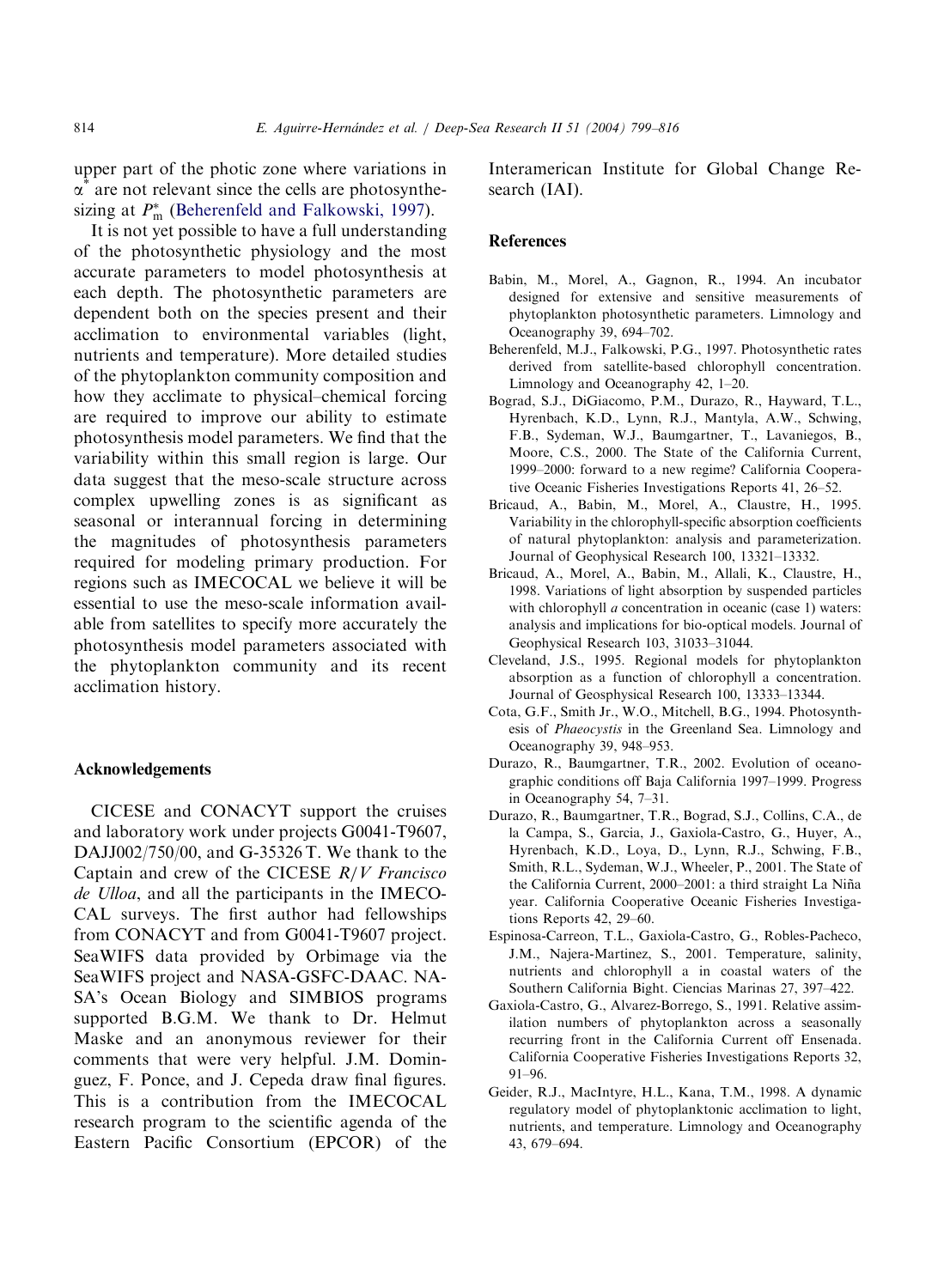- <span id="page-16-0"></span>Harding Jr., L.W., Prézelin, B.B., Sweeney, B.M., Cox, J.L., 1982. Diel oscillations of the photosynthesis–irradiance  $(P-I)$  relationship in natural assemblages of phytoplankton. Marine Biology 67, 167–178.
- Hayward, L.T., Baumgartner, T.R., Checkley, D.M., Durazo, R., Gaxiola-Castro, G., Hyrenbach, K.D., Mantyla, A.W., Mullin, M.M., Murphree, T., Schwing, F.B., Smith, P.E., Tegner, M.J., 1999. The state of the California Current in 1998–1999: transition to cool-water conditions. California Cooperative Oceanic Fisheries Investigations Reports 40, 29–62.
- Hernández-de-la-Torre, B., Gaxiola-Castro, G., Alvarez-Borrego, S., Gómez-Valdes, J., Nájera-Martínez, S., 2003. Interannual variability of new production in the southern region of the California Current. Deep-Sea Research II 50, 2423–2430.
- Holm Hansen, O., Lorenzen, C., Holmes, R., Strickland, J., 1965. Fluorometric determination of chlorophyll. Journal Conseil Permanent International Exploration de la Mer 30,  $3 - 15$ .
- Hood, R.R., Abbot, M.R., Huyer, A., 1991. Phytoplankton and photosynthetic light response in the coastal transition zone off northern California in June 1987. Journal of Geophysical Research 96, 147–169.
- Jassby, D.A., Platt, T., 1976. Mathematical formulation of the relationship between photosynthesis and light for phytoplankton. Limnology and Oceanography 21, 540–547.
- Kahru, M., Mitchell, B.G., 2000. Influence of the 1997–98 El Niño on the surface chlorophyll in the California Current. Geophysical Research Letters 27, 2937–2940.
- Kahru, M., Mitchell, B.G., 2002. Influence of the El Niño-La Niña cycle on satellite-derived primary production in the California Current. Geophysical Research Letters 29 27-1–27-4.
- Kishino, M., Takahashi, M., Okami, N., Ichimura, S., 1985. Estimation of the spectral absorption coefficients of phytoplankton in the sea. Bulletin of Marine Science 37, 634–642.
- Lavaniegos, B.E., Jimenez-Perez, L.C., Gaxiola-Castro, G., 2002. Plankton response to El Niño 1997–1998 and La Niña 1999 in the southern region of the California Current. Progress in Oceanography 54, 33–58.
- Lynn, R.J., Baumgartner, T., García, J., Collins, C.A., Hayward, T.L., Hyrenbach, K.D., Mantyla, A.W., Murphree, T., Shankle, A., Schwing, F.B., Sakuma, K.M., Tegner, M.J., 1998. The state of the California Current, 1997–1998, transition to El Niño conditions. California Cooperative Oceanic Fisheries Investigations Reports 39, 25–50.
- MacIntyre, H.L., Kana, T.M., Anning, J., Geider, R.J., 2002. Photoacclimation of photosynthesis irradiance response curves and photosynthetic pigments in microalgae and cyanobacteria. Journal of Phycology 38, 17–38.
- Millán-Nuñez, E., Sieracki, M. E., Millán-Nuñez, R., Lara-Lara, J.R., Gaxiola-Castro, G., Trees, C.C., 2004. Specific absorption coefficient and phytoplankton biomass in the southern region of the California Current. Deep-Sea Research II, this issue [doi:10.1016/j.dsr2.2004.05.023].
- Mitchell, B.G., 1990. Algorithms for determining the absorption coefficient of aquatic particulates using the quantitative filter technique (QFT). SPIE Oceans Optics X 1302, 137–148.
- Mitchell, B.G., Kiefer, D.A., 1988a. Chlorophyll a specific absorption and fluorescence excitation spectra for lightlimited phytoplankton. Deep-Sea Research 35A, 639–663.
- Mitchell, B.G., Kiefer, D.A., 1988b. Variability in pigment specific particulate fluorescence and absorption spectra in the northeastern Pacific Ocean. Deep-Sea Research 35A, 665–689.
- Mitchell, B.G., Kahru, M., Wieland, J., Stramska, M., 2002. Determination of spectral absorption coefficients of particles, dissolved material and phytoplankton from discrete samples. In: Fargion, G.S., Muller, J.L. (Eds.), Ocean Optic Protocols for Satellite Ocean Color Sensor Validation, Revision 3, vol. 2. NASA Technical Memorandum 2002- 210004/Rev 3-Vol 2. pp. 231–257 (Chapter 15).
- Moisan, T.A., Mitchell, B.G., 1999. Photophysiological acclimation of Phaeocystis antarctica Karsten under light limitation. Limnology and Oceanography 44, 247–258.
- Moore, L.R., Goericke, R., Chisholm, S.W., 1995. Comparative physiology of Synechococcus and Prochlorococcus: influence of light and temperature on growth, pigments, fluorescence and absorptive properties. Marine Ecology Progress Series 116, 259–275.
- Morel, A., Bricaud, A., 1981. Theoretical results concerning light absorption in a discrete medium, and applications to specific absorption of phytoplankton. Deep-Sea Research 28A, 1375–1393.
- Nelson, N.B., Prezelin, B.B., Bidigare, R.R., 1993. Phytoplankton light absorption and package effect in California coastal waters. Marine Ecology Progress Series 94, 217–227.
- Parsons, T.R., Maita, Y., Lalli, C.M., 1984. A Manual of Chemical and Biological Methods for Seawater Analysis. Pergamon Press, Oxford, 173pp.
- Pelaez, J., McGowan, J.A., 1986. Phytoplankton pigment patterns in the California Current as determined by satellite. Limnology and Oceanography 31, 927–950.
- Platt, T., Sathyendranath, S., 1988. Oceanic primary production: estimation by remote sensing at local and regional scales. Science 241, 1613–1620.
- Platt, T., Sathyendranath, S., Caverhill, C.M., Lewis, M.R., 1988. Ocean primary production and available light: further algorithms for remote sensing. Deep-Sea Research 35A, 855–879.
- Sakshaug, E., Bricaud, A., Dandonneau, Y., Falkowski, P.G., Kiefer, D.A., Legendre, L., Morel, A., Parslow, J., Takahashi, M., 1997. Parameters of photosynthesis: definitions, theory and interpretation of results. Journal of Plankton Research 19, 1637–1670.
- Sathyendranath, S., Platt, T., Caverhill, C.M., Warnock, R.E., Lewis, M.R., 1989. Remote sensing of oceanic production: computation using a spectral model. Deep-Sea Research 36A, 431–453.
- Schofield, O., Prézelin, B.B., Bidigare, R.R., Smith, R.C., 1993. In situ photosynthetic quantum yield. Correspondence to